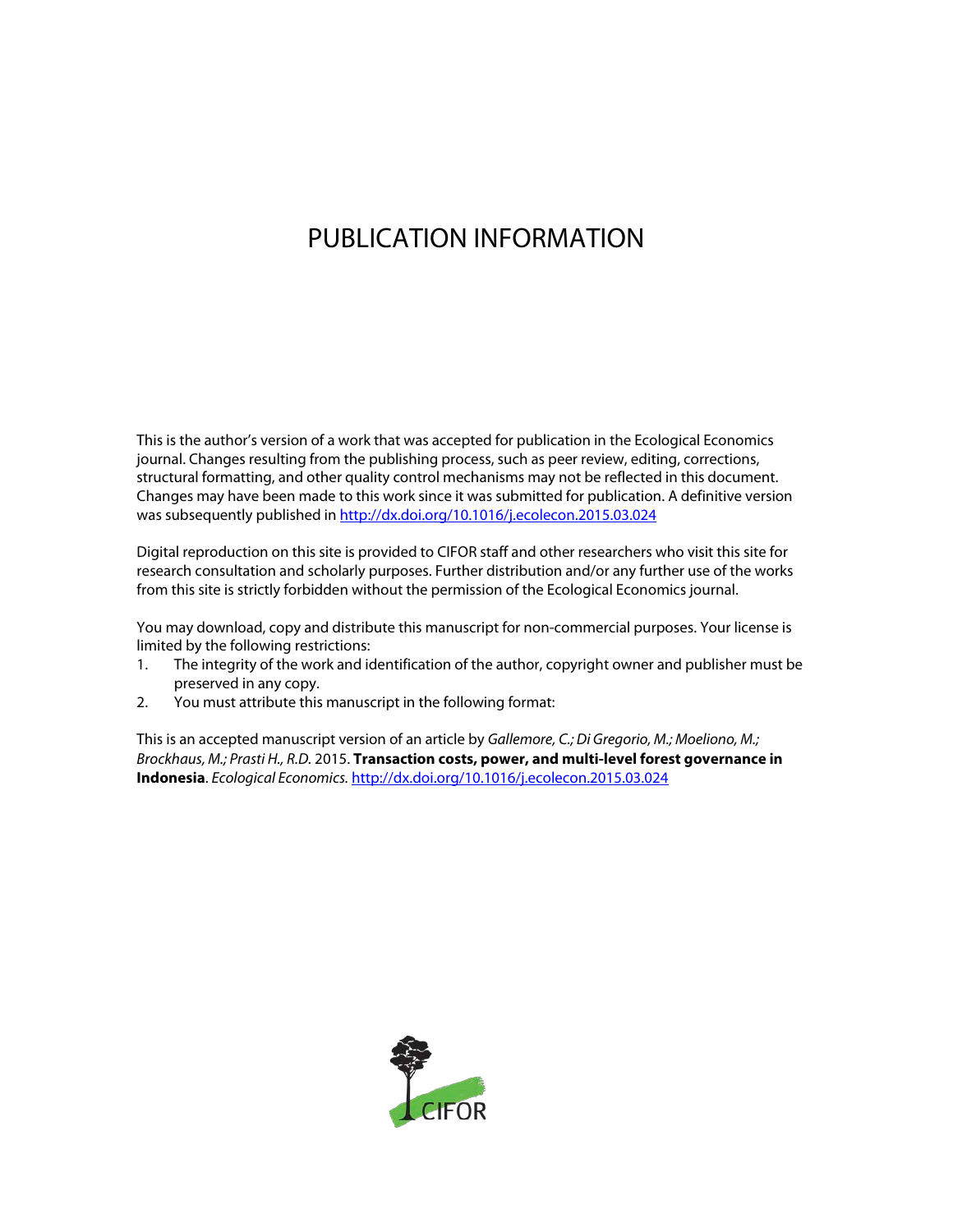### **Transaction Costs, Power, and Multi-Level Forest Governance in Indonesia**

Caleb Gallemore<sup>a</sup>, Monica Di Gregorio<sup>b,c</sup>, Moira Moeliono<sup>c</sup>, Maria Brockhaus<sup>c</sup>, Rut Dini Prasti H.<sup>d</sup>

### Abstract:

Since 2005, there has been considerable international interest in Reducing Emissions from Deforestation and Forest Degradation (REDD+), a program intended to finance protection of tropical forests through the sale of carbon offsets or from donor funding. Requiring the collaboration of local and international civil society stakeholders, firms, and donor and host governments, REDD+ is inherently a mutli-level governance project, but to date participation in REDD+ and coordination across governmental levels has been weak. Combining literature on multi-level and polycentric governance of socioecological systems with transaction-cost economics, we argue that transaction costs structure cross-level information-sharing and collaboration relationships among organizations engaged in REDD+ policy development at the national and provincial levels in Indonesia. Using an exponential random graph modelling approach with data collected from interviews with over 80 organizations between 2010 and 2012, we find that powerful organizations tend to dominate cross-level connections, through this effect is somewhat mediated by organizational similarity, which reduces transaction costs. We suggest that explicit efforts to help local organizations overcome the transaction costs of building cross-level relationships will be a central component of building an effective and equitable multilevel governance system for REDD+ in Indonesia.

### **1. Introduction**

During fieldwork for this article in 2010-2012, we asked about the future of Reducing Emissions from Deforestation and Forest Degradation (REDD+) in Indonesia. National government actors often pointed at Central Kalimantan, selected as a pilot province for REDD+ policy as part of a \$1 billion forest protection agreement between the governments of Indonesia and Norway. Provincial officials, on the other hand, often looked to Jakarta. Despite nearly constant conferences and workshops in both Jakarta and the provincial capital of Palangkaraya, attended by representatives of dozens and in some cases hundreds of interested organizations, REDD+ policy suffered from a "failure to communicate" across governmental levels (see Bache, et al., 2014, for another example).

l

a<br>DepartmentofGeographyandEnvironmentalStudies,NortheasternIllinoisUniversity,UnitedStates

b SchoolofEarthandEnvironment,UniversityofLeeds,UnitedKingdom

c CenterforInternationalForestryResearch,Indonesia

d Unaffiliated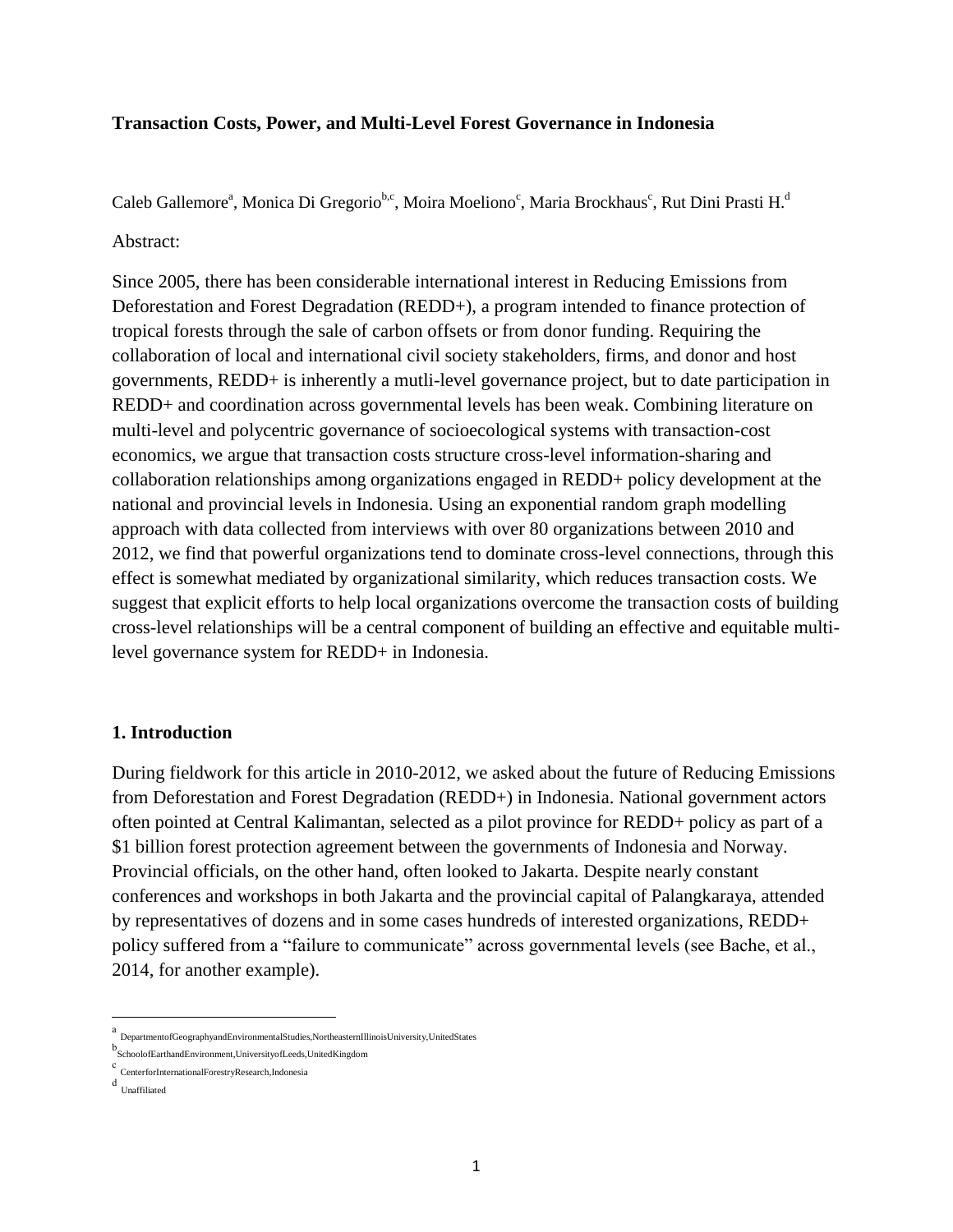How can we account for this sub-optimal process? Following Leifeld and Schneider (2012), we suspect that transaction costs result in an underproduction of interaction in multi-level governance systems. Working with other organizations requires dedication of staff time, material resources, and – most importantly – building trust and gaining recognition as a reliable, even necessary, partner. Organizational leaders constantly must weigh these costs and benefits of networking. When costs are significant – as we expect them to be in the multi-level case – we expect the most influential organizations will tend to dominate governance networks. Influence is important for a variety of reasons. First, it provides a proxy for institutional resources but, more importantly, influential organizations have the luxury of letting others come to them (Moeliono, et al., 2014; Leifeld and Schneider, 2012). We further expect organizations to take advantage of lower transaction costs afforded by institutional similarities, which should ease the challenges of building trust and regularizing exchanges.

Assessing the promises and pitfalls of multi-level relationships is a key area of inquiry in research on the governance of socioecological systems (Ostrom, 1990, 2005; Holling, et al., 2002; Berkes, 2002; Young, 2002; Armitage, 2008; Kok and Veldkamp, 2011; Gibson, 2000; Cash, et al., 2006; Vervoort, et al., 2012; Poteete, 2012), and the problem-solving potential of institutional systems integrating multiple governmental levels has been noted in the context of forest governance (Andersson and Ostrom, 2008; Nagendra and Ostrom, 2012), climate change mitigation (Ostrom, 2010, 2012), biodiversity (Galaz, et al., 2012; Gatzweiler, 2005), and water management (Huitema, et al., 2009).

Requiring effective integration of both local and national forest policies and institutions, REDD+ is inherently a multi-level enterprise (Korhonen-Kurki, et al., 2012), in which weak cross-level relationships can impose significant limitations on policy. A recent and salient political issue, REDD+ policy development in Indonesia provides an opportunity to study multi-level governance systems as they emerge. Our research allows us to contribute to debates on multilevel governance by developing a theoretical account of the role of transaction costs in the evolution of multi-level governance systems, focusing specifically on the factors leading to the formation of cross-level relationships.

We also contribute to the debate on REDD+ by elucidating the barriers to cross-level information-sharing and cooperation in more detail than previous studies, relying upon quantitative data from interviews with 81 organizations involved in REDD+ policy development in Indonesia at both the national level and in the REDD+ pilot province of Central Kalimantan. Like other recent studies of organizational relationships in multi-level governance systems (Leifeld & Schneider, 2012; Lee and van de Meene, 2012; Gerber, et al., 2013), we utilize an exponential random graph model (ERGM) framework to test our hypotheses that powerful organizations will dominate cross-level relationships and that organizational similarities will lead to more frequent cross-level connections. To our knowledge our approach is unique, however, in focusing specifically on cross-level connections, whereas previous studies have focused on a single level of a policy arena. We find that for both levels an organization's reputational power is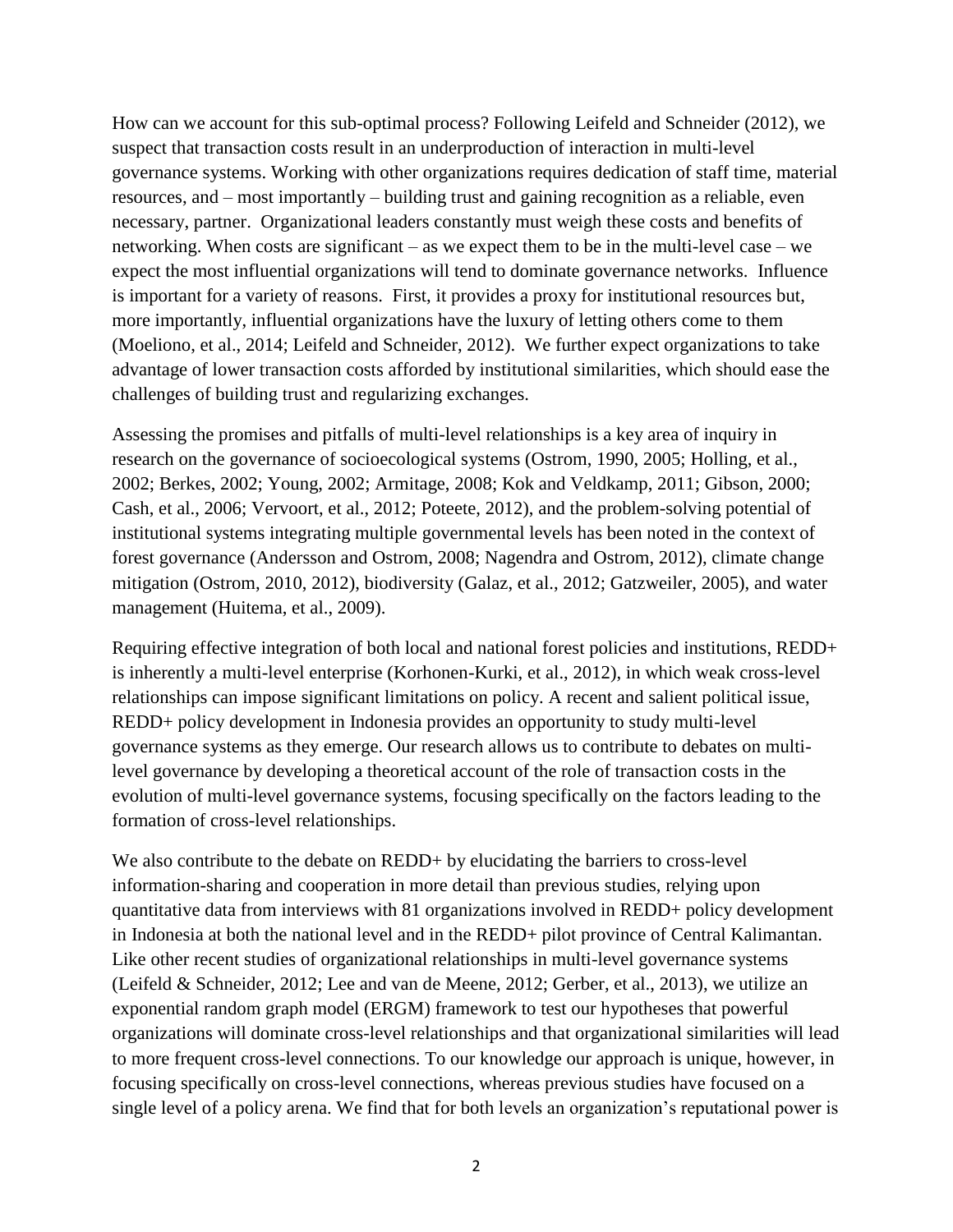a strong predictor of propensity to engage in cross-level information-sharing and collaboration, suggestive of transaction cost effects. In addition, we find a tendency for organizations to engage in cross-level relationships with organizations of the same type, though we find mixed support for the idea that differences in organizations' policy perspectives impede collaboration.

Overall, the results suggest transaction costs are an important factor in multi-level governance, potentially inhibiting the development of effective and equitable multi-level governance systems. Mitigating transaction costs, we argue, should be a central component of efforts to build robust multi-level governance for REDD+.

We begin our discussion with an overview of our theoretical framework. Utilizing recent expansions of the concept of transaction costs to include cases of non-market interactions in areas like governance and policy development, we identify multiple costs involved in engaging with REDD+ policymaking and governance. After outlining our theoretical position, we examine the history of REDD+ policy development in Indonesia, with a particular focus on the importance of cross-level connections. We then explain our data collection process and the exponential random graph model (ERGM) framework used to test the hypotheses developed in our theoretical section before presenting our results and discussing broader implications.

# **2. Multi-level Governance and Transaction Costs**

As has been frequently noted, REDD+ is an inherently multi-level governance project (Skutsch & Van Laake, 2009; Forsyth, 2009; Schroeder, 2010; Doherty and Schroeder, 2011; Korhonen-Kurki, et al., 2012). Intended to protect forests through a transnational payment for ecosystem services scheme focused on carbon sequestration, REDD+ would ideally involve donor government agencies, firms, host country governments, international organizations, civil society, and forest landholders, many of whom will have different interests in and knowledge about forest policy (Skutsch & Van Laake, 2009; Forsyth, 2009). Negotiating these multiple governance levels can be a challenge for some actors, who may have agency only in specific contexts (Schroeder, 2010). Conflicts of interest between agencies governing different sectors or operating at different governmental levels, policy stakeholders, and status quo interests, coupled with a lack of coordinated information between levels, provides an opportunity for powerful actors to control information and resource flows, directing institutional development according to their interests (Korhonen-Kurki, et al., 2012). As Korhonen-Kurki, et al., (2012) argue, developing a robust multi-level governance framework for REDD+ would be one way to improve participation and potentially limit the ability of powerful groups to monopolize the policy process.

Korhonen-Kurki, et al. (2012) further note that considerable institutional reforms will be necessary to ensure that robust mutli-level governance for REDD+ emerges, and current trends are not inspiring. As will be seen in our discussion of REDD+ in Indonesia in the following section, in many places the ground is not particularly fertile for robust multi-level governance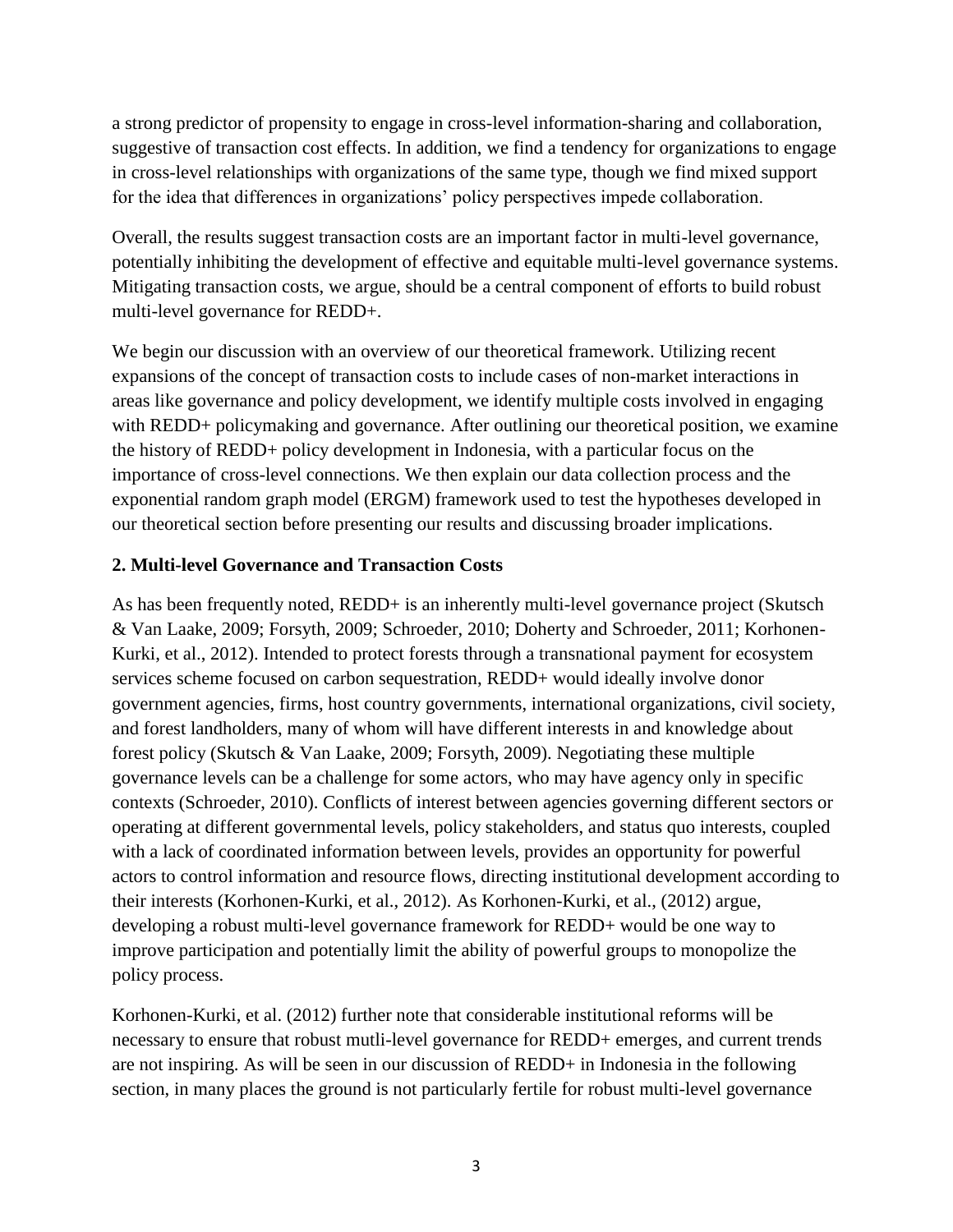systems. A careful consideration of the role of transaction costs in impeding participation and providing opportunities for powerful groups can contribute significantly to our understanding of the challenges involved in developing robust multi-level governance systems for REDD+.

Literature on polycentric and multi-level governance highlights the importance of connections across governmental levels for the management of complex socio-ecological systems (Gupta, 2007, Bulkeley and Newell, 2010; Agrawal et al., 2013, Carlsson and Sandström, 2007, Crona and Hubacek, 2010, Prell et al., 2010, Cleaver, 2000; Rhodes, 1997; Poteete, 2013). Work on polycentric governance, associated most closely with the work of Elinor and Vincent Ostrom and their collaborators (Ostrom, et al., 1961; Ostrom, 1990, 2005), highlights the potential of semiautonomous organizations engaged in regular communication and collaboration to address complex, multiscalar challenges. These benefits, however, obtain only to the extent that effective communication and information exchange occurs between the various groups involved in governance projects (Ostrom, 2010; McGinnis, 2011, Galaz, et al., 2012; Baland and Platteau, 1996, Crona and Hubacek, 2010; Ostrom, 1990, Pinkerton, 1989, Andersson and Ostrom, 2008).

The closely related multi-level governance perspective (Hooghe & Marks, 2003) builds on the polycentricity literature's images of flexible governance arrangements by including explicit considerations of governmental levels and multiscalar policy problems. Like the literature on polycentric governance, the multi-level governance literature emphasizes the importance of robust relationships of information exchange and collaboration across governmental levels. From this perspective, a central question is under what conditions these important cross-level relationships will form, but the causal mechanisms behind these connections have only recently begun to be theorized, and, as Bache, et al. (2014) characterize it, multi-level governance "is perhaps best understood as "a 'proto-theory' awaiting further theoretical refinement."

Galaz, et al. (2012) provide a starting point for theorizing multi-level governance as a process. They suggest governance systems can evolve from "weak" polycentricity characterized by limited communication networks to a "strong" polycentricity characterized by formalized relationships and common projects. On this account, the increasing institutionalization of relationships resulting from routinizing interactions, developing common knowledge, and building trust can lead to more strongly institutionalized, but still flexible, governance systems.

 As Galaz, et al. (2012) point out, the presence of institutional diversity does not necessarily translate into multi-level governance (see also Andersson and Ostrom, 2008; Huitema, et al., 2009; Gatzweiler, 2005). The case of the emergence of adapative governance of illegal, unreported, and unregulated fishing in the Southern Ocean reported by Österblom and Folke (2013) provides a positive example. In this case, an individual working with a small Norwegian NGO was able to use existing social connections to build interest in the issue, leading to progressive institutionalization paralleling Galaz, et al.'s (2012) account. These initial contacts – and the trust they embodied – were essential to later stages of organizational and institutional development. This can be contrasted with Galaz, et al.'s (2012) example of efforts to address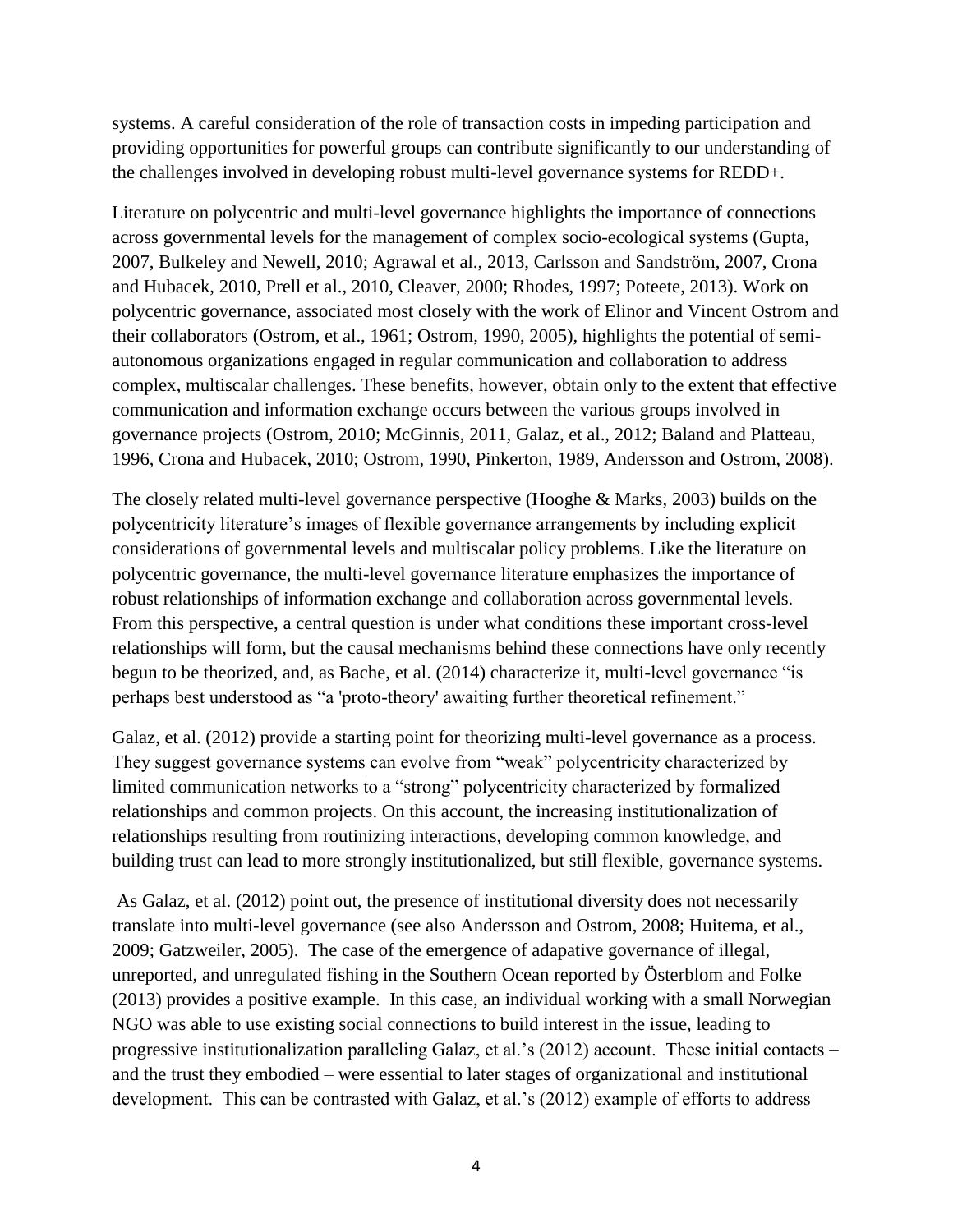climate change, ocean acidification, and marine biodiversity. The authors note that following the disappointment of the Copenhagen conference in 2009 the emerging network experienced a phase of fatigue. Lacking resources to support joint projects, the formation of a robust polycentric governance order stalled.

The two cases provide several important lessons. First, they highlight the cost-benefit analysis on the parts of organizations engaged in polycentic governance approaches. While the Southern Ocean case saw impressive success, the disappointing outcome of the Copenhagen conference led to some reconsideration on the part of organizations engaged in collaboration around climate change, ocean acidification, and marine biodiversity. Second, as Galaz, et al. (2012) hypothesize, "internal tensions" limit actors' ability to sustain polycentric governance. They note, in particular, that the differing mandates of scientific and political members of the climate change, ocean acidification, and marine biodiversity network led to trepidation on the part of some members. Finally, the cases highlight the importance of a strong base of trust. Both the Southern Ocean and the climate change, ocean acidification, and marine biodiversity efforts were initially launched as a result of repeated interactions of individuals working in similar sectors who we well acquainted with one another.

We believe it is possible to build on and generalize these observations by engaging with the literature on transaction costs – the costs associated with engaging in a relationship (Coase, 1937; Williamson, 1975, 1979). As Williamson (1975, 1979) points out, investments in common knowledge, common language, trust, and, in some cases, infrastructure, can be necessary for certain exchanges to take place, creating demands for institutionalization to ensure investments in particular relationships are not wasted. While, as Paavola and Adger (2006) contend, interdependence of any kind can generate demands for institutionalization to reduce transaction costs (see also Paavola, 2007), institutional solutions themselves entail transaction costs such as information search, monitoring, and trust building (Thompson, et al., 2013; Boulding, 2012; Murdie, 2013), producing a chicken-and-egg problem for emerging governance systems (Coggan, et al., 2010; Marshall, 2013). Especially early in the institutionalization process, transaction costs associated with the risk of cheating and uncertainty about future outcomes can be significant (Coggan, et al., 2010), requiring groups either to invest considerable time and effort in building relationships or else to accept the risk of working with a potentially unreliable partner (Boulding, 2012; Bob, 2005).

Recent work has also highlighted the role of power in mediating transaction costs. Different perspectives, which have the potential to bring actors' power into question (Brockhaus and Angelsen, 2012; Moeliono, et al., 2014), might be politically threatening, and powerful actors have considerable latitude in choosing whom they acknowledge as partners (Moeliono, et al., 2014). In addition, because powerful actors are crucial to any policy effort, they have the luxury of allowing other organizations to come to them (Leifeld and Schneider, 2012). Given that information is often highly asymmetric in cross-level interactions (Adger, et al., 2006) and that accessing information or proving oneself to potential partners can require developing facility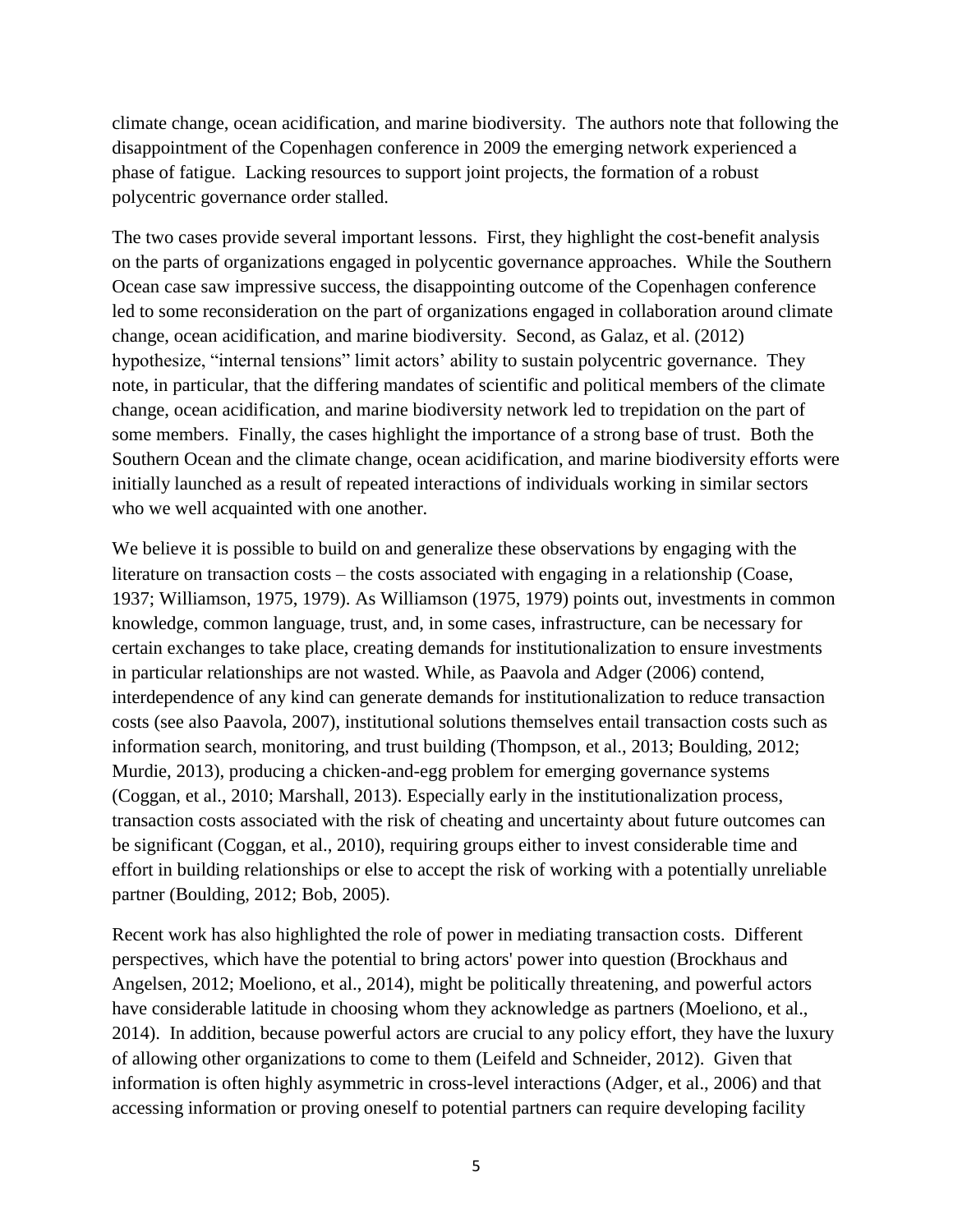with technical and specialist language, or even modifying organizational missions, adding additional costs and potentially alienating supporters (Bob, 2005; Boulding, 2012), less influential actors are likely to face an uphill struggle if they are to become important players in emerging networks.

These observations on transaction costs contextualize the Southern Ocean and climate change, ocean acidification, and biodiversity cases discussed above. Appearances notwithstanding, the cases began in favorable conditions: among a group of individuals with social connections to crucial organizations who knew one another and experienced low transaction costs by virtue of trust built in previous encounters. Additionally, these individuals for the most part shared common expertise and problem definitions, aside from the notable exception of scientific actors in the climate change, ocean acidification, and marine biodiversity case. Despite these advantages, maintaining the relationships required time and effort and, when results were limited, the climate change, ocean acidification, and marine biodiversity network saw participation wane.

What happens when conditions are not so favorable? We have several reasons to expect the transaction costs involved in maintaining cross-level connections in Indonesia to be relatively high. First, as argued below, the history of forest policy in Indonesia has placed central actors like the Ministry of Forestry (MoF) at odds with more local actors, a situation likely to produce mistrust and reputational risk. Second, the information requirements for effectively engaging in REDD+ policy are quite high – and much of the necessary information still does not exist. The standardization of maps of forest areas and traditional territories has been an ongoing process for some time but remains incomplete, and the technical skills and language required to engage effectively in REDD+ debates can be quite demanding to acquire. Third, the fragmentation of organizational responsibilities due to differing legal frameworks means that information tends to be scattered across agencies at multiple levels. Fourth, continued corruption and patronage impose additional costs on relationships that can limit participation. Finally, REDD+ is a politically controversial issue, divisive even among groups favoring forest protection.

We should be clear why we focus more on mistrust and power than organizational resources in our hypotheses. While, as we noted, money and (particularly) time are crucial for maintaining collaborative relationships, we have reason to doubt that the lack of information-sharing and collaboration observed in our case results from resource constraints. As we discussed above, there has been considerable funding for meetings and workshops related to REDD+ in Central Kalimantan and Jakarta, and there have been numerous public opportunities for representatives of organizations engaged in REDD+ to interact.

Sources of confusion, uncertainty, and mistrust, being intangible, cannot be measured directly. Our approach, instead, is to search for the signals of uncertainty and mistrust by predicting the characteristics of organizations that will make them more or less likely to engage in cross-level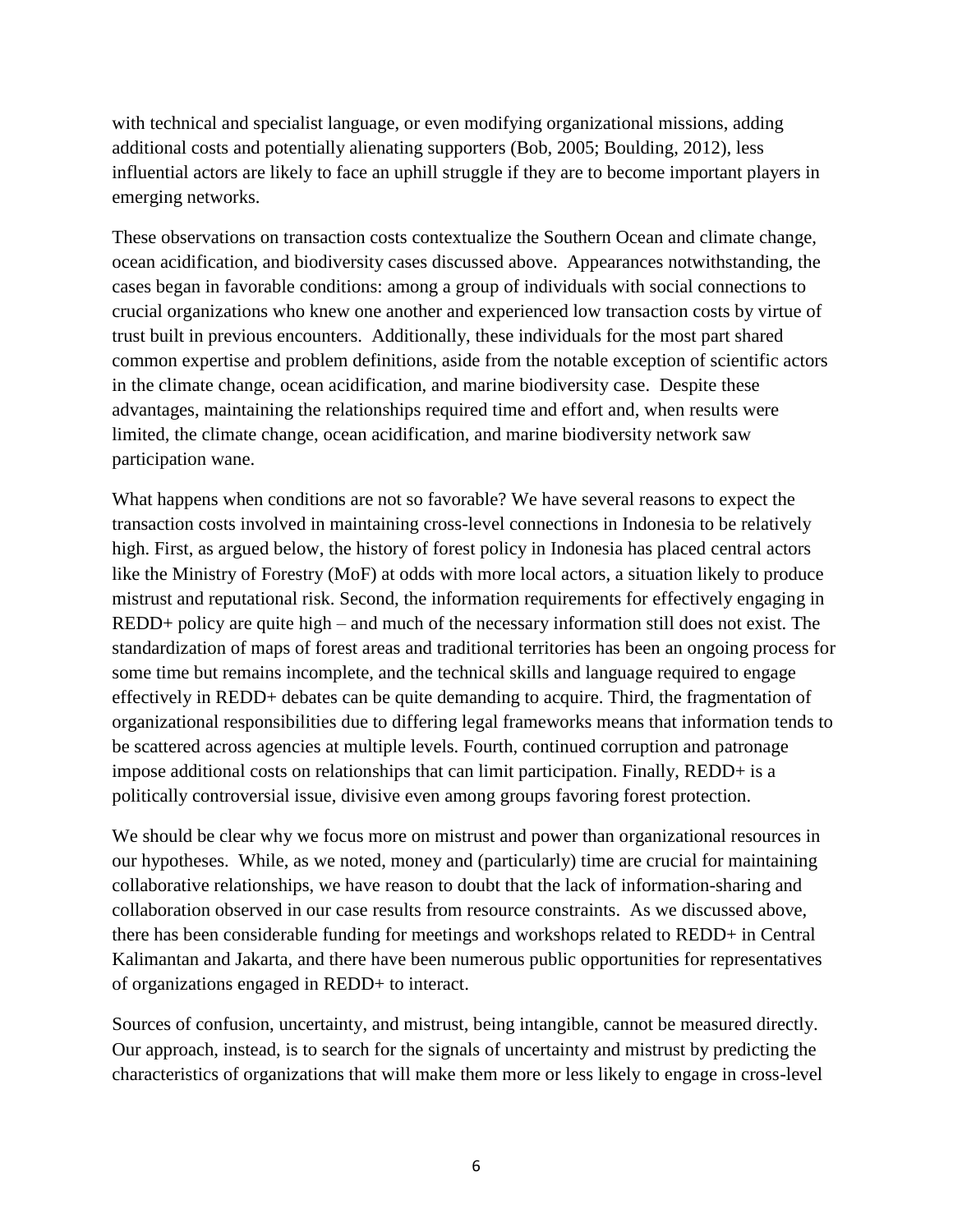relationships. We contend that influential organizations will be most active, while organizational differences will inhibit the formation of collaborative relationships.

At first, the idea that influential organizations are likely to be the most active might seem counterintuitive, given that such organizations can be selective about their partners. Nevertheless, another advantage of power is that influential organizations can allow others to come to them, effectively pushing the costs of collaboration onto less influential actors. This leads us to our primary hypothesis:

**H1:** Controlling for organizational disagreement, more powerful organizations will be more likely to engage in cross-level information sharing and collaboration.

The key term in this claim is "powerful." We utilize organizations' perceived influence over REDD+ policy as a holistic measure of power, opting for this measure because the resources an organization may have available to bring to bear on REDD+ policy issues are unlikely to be simply encompassed by ready cash or staff numbers and will also include legal, as well as less visible, informal forms of social power. In studies of policy networks, this measure is usually referred to as "reputational power" (Brass, 1984; Krackhardt, 1990) and has been found to be significant in similar work (Leifeld & Schneider, 2012). Using reputational power allows us to refine our first hypothesis:

**H1A:** Controlling for organizations' positions on REDD+, organizations with higher reputational power will be more likely to engage in cross-level information sharing and collaboration.

Reputational risk or a lack of trust can lead organizations that disagree on important issues to choose to avoid contact altogether (Gallemore, et al., 2014; for a different perspective, see Leifeld & Schneider, 2012). Additionally, we expect these effects to be mitigated when organizations are of the same type (i.e. both non-governmental organizations), as organizations of the same type will likely share more common interests and operating procedures and may have worked together on prior projects, as in the cases reported by Galaz, et al. (2012), Österblom and Bodin (2012), and Österblom and Folke (2013). Similar measures of organizational homophily have been found to be significant in other studies (Leifeld  $\&$ Schneider, 2012; Gerber, et al., 2013; Gallemore, et al., 2014). By the same logic, we might expect organizations based in Indonesia to be more likely to work with Indonesian organizations, while transnational groups might be more apt to form relationships with other transnational groups. These considerations lead to three further hypotheses:

**H2:** Disagreement between organizations will be associated with a lower probability of information sharing and collaboration.

**H3:** Organizations of the same type will be more likely to engage in cross-scale relationships with one another than organizations of different types.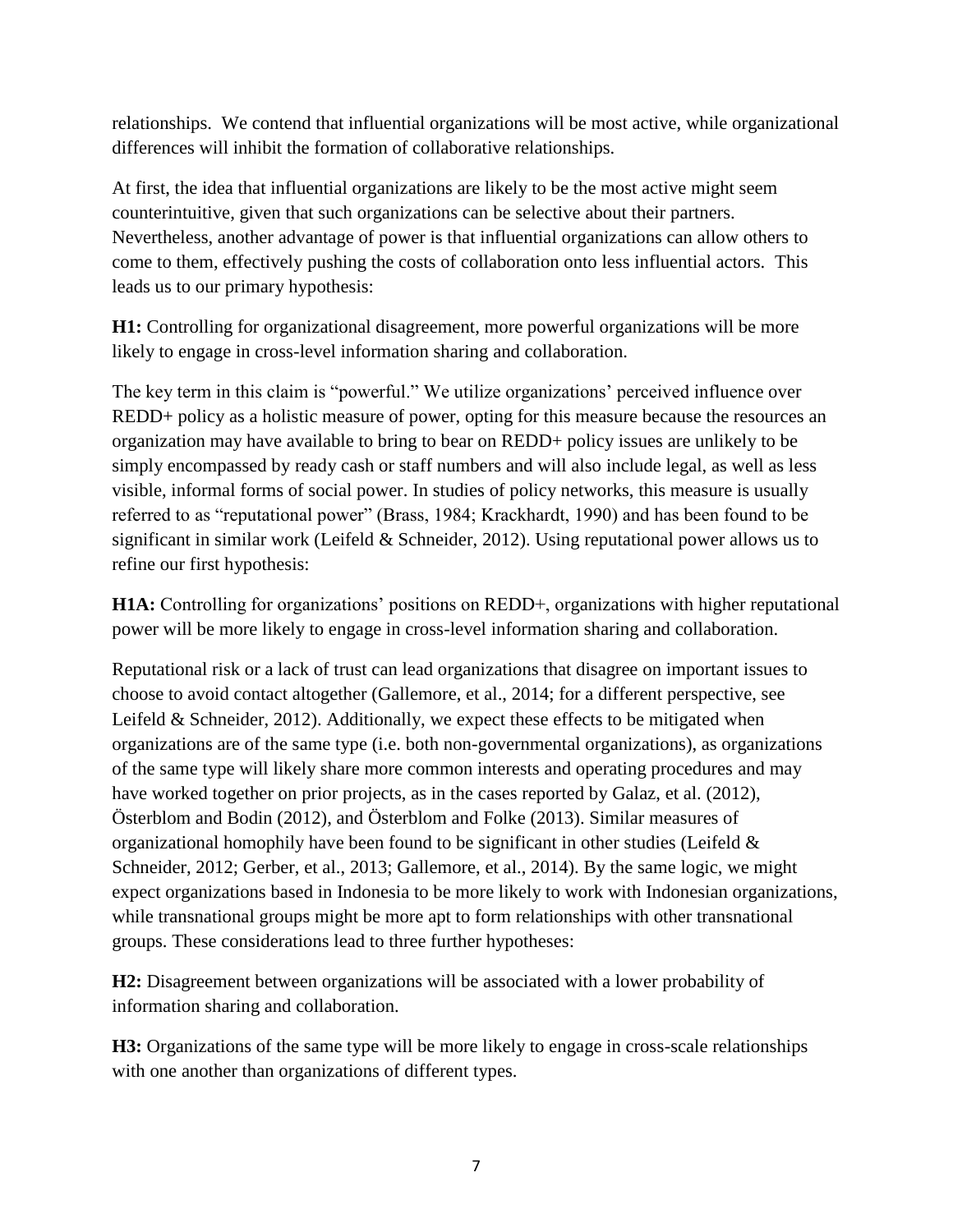**H4:** Organizations based in Indonesia will be more likely to engage in cross-scale relationships with one another than with organizations based abroad, and organizations based abroad will be more likely to engage in cross-scale relationships with one another than organizations based in Indonesia.

# **3. REDD+ Policy in Indonesia and Central Kalimantan**

Reducing Emissions from Deforestation and Forest Degradation (REDD+) in Indonesia is a daunting task. In the face of contested claims to forest resources, only some of which have historically been recognized by the Indonesian government, forest policy is contentious. Since 2008, a variety of actors have been engaged in national REDD+ policy formulation and implementation across different levels in the country, work within a formally decentralized administrative governance structure (Colfer et al., 2008, Barr et al., 2006; Moeliono, et al., 2009). Not only is this structure being tested by REDD+, it is also being renegotiated to accommodate the government's to reduce carbon emissions by 26% (or up to 41% with international assistance) by 2020 (Murdiyarso et al., 2011).

REDD+ in Indonesia is emerging in an already complex and conflict-prone governance landscape, characterized by a legacy of struggles rooted in the Basic Forestry Law of 1967 (Barr, 2006). A promising source of state revenue (Barr, 2006) and patronage-based political power (Ross, 2001), timber was a logical target for government control, and the Basic Forestry Law declared approximately 75% of Indonesia's land national property, sweeping away traditional claims to forests. Struggle around decentralization and recentralization of forest resources renewed in earnest with democratization (Wollenberg, et al., 2009) is ongoing. Recent Indonesian Supreme Court decisions partially supporting district (Wells, et al., 2012) and indigenous (Agence France-Presse, 2013) control over forested areas raise new questions about the respective roles of different governmental levels in forested zones (Wells, et al., 2012). These developments, however, seem minor in comparison to the ongoing institutional crisis resulting from a bill passed by the Indonesian Parliament to end direct elections for key district officials (Parlina, 2014). As a result of ongoing tensions, district leaders continue to resent instructions from higher levels of government (Mulyani and Jepson, 2013), especially concerning the allocation of land.

At the time of our research, authority over REDD+ at the national level rested primarily with the Ministry of Forestry (MoF), whose leaders acted early to seize the field as REDD+ emerged as an international policy issue (Mulyani and Jepson, 2013; Scheyvens and Setyarso, 2010). Alongside the MoF, key national REDD+ actors include the Ministry of Environment, the National Planning Agency, the National Climate Change Council, established in 2008, and the National REDD+ Taskforce, replaced in 2013 by a formal ministerial-level REDD+ Management Agency (Peraturan Presiden Republik Indonesia 62/2013).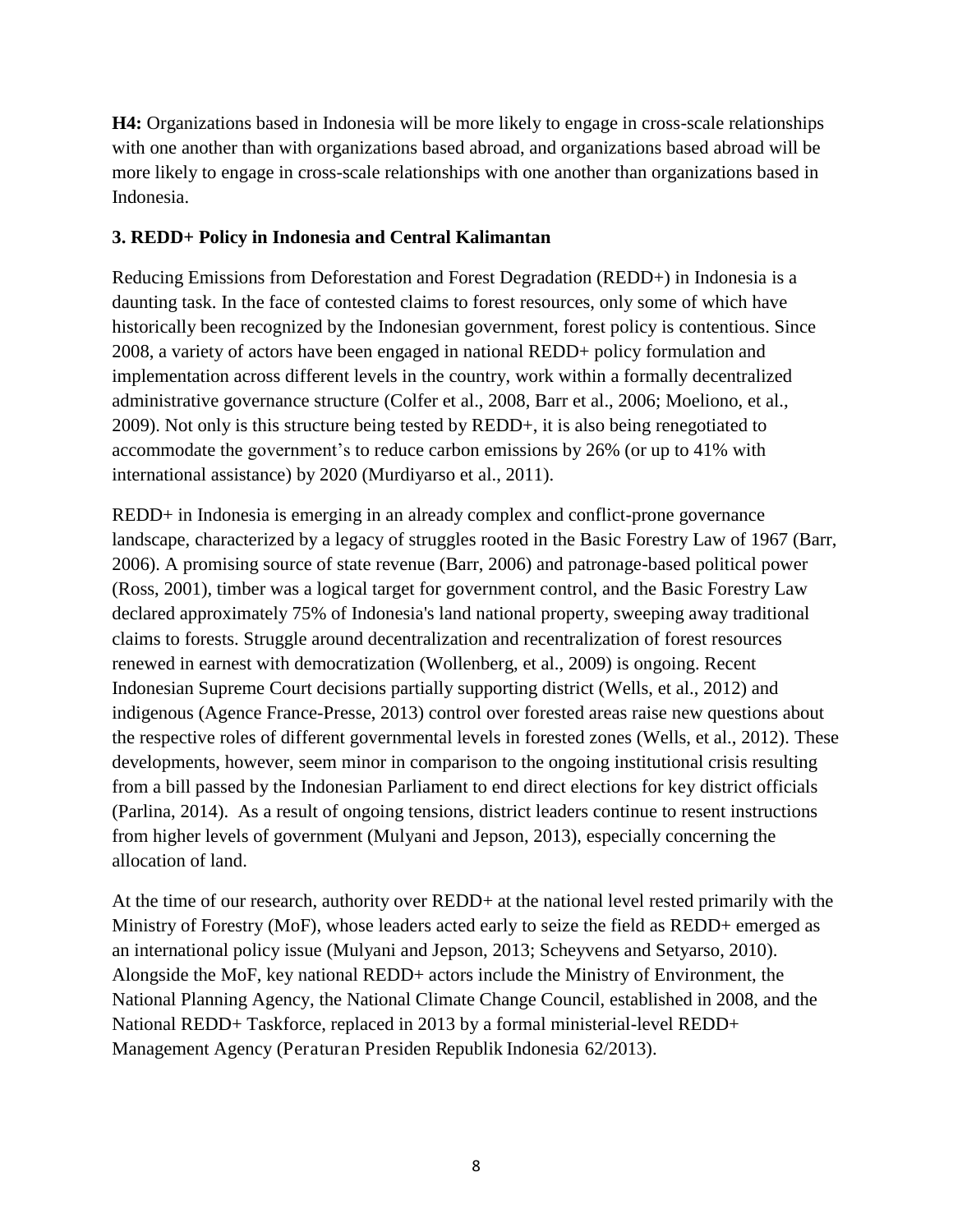The REDD+ Management Agency is tasked with the implementation of the National REDD+ Strategy, based on the idea of a "nested" REDD+ system (Pedroni, et al., 2009) in which local projects would be integrated within a national framework (Indonesian REDD+ Task Force, 2012). Coordinating diverse agencies across multiple levels will certainly be a challenge. In wide-reaching interviews of actors involved in REDD+ policy development in the country, Mulyani and Jepson (2013) found almost universal agreement that a lack of coordination and outright conflict between different sectoral agencies and governmental levels contributed to the slow process of REDD+ policy development (see also Indrarto, et al., 2012; Moeliono, et al., 2014; Gallemore, et al., 2014).

The best available evidence of how these challenges might play out is found in Central Kalimantan, a province on the island of Borneo selected to pilot jurisdiction-wide REDD+ initatives under a \$1 billion agreement with the government of Norway (Butler, 2010). As REDD+ policy was developed, it became clear that, challenging as building effective relationships with national actors might be, building similar relationships across level within the province itself could be difficult. Beginning around 2008, and almost independently of the national and provincial programs, Central Kalimantan played host to several REDD+ pilot projects and numerous other REDD-related activities undertaken by an assortment of NGOs, private firms, and donor country agencies. Feeling somewhat left behind, the provincial government engaged in concerted efforts to assess these initiatives in order to bring them together under the provincial REDD+ strategy required as part of the agreement with Norway (Gallemore, et al., 2014) REDD+ has brought Central Kalimantan considerable international attention, most recently from the World Bank, which has expressed interest in facilitating donor funding for REDD+ activities in the province (Dewan Perwakilan Rakyat Daerah Kalimantan Tengah, 2014). At the same time, the provincial government has stepped up outreach to local actors, working to support and monitor the nearly forty REDD-related projects that were underway in various parts of the province by 2013 (Migo, 2013). Confusion and coordination problems continue at the project level. Even when approved by the provincial government, district approval of sub-national pilot projects has in some cases taken years (Mulyani and Jepson, 2013).

# **4. Material and methods**

Data on informal relationships between organizations engaged in REDD+ policy in Indonesia were collected via surveys administered between 2010 and 2012. Surveys were conducted in two stages: first, a national-level survey was conducted, followed by a sub-national survey based in Central Kalimantan. In each case, panels of four experts heavily involved in REDD+ were asked to identify organizations actively involved in the policy arena. 83 such organizations were identified in the national case, of which 64 became respondents, and 40 were identified in the subnational case, of which 36 became respondents. In combining these surveys, sub-national respondents lacking a formal office in Central Kalimantan were assigned to the national level, while the Governor's Office of Central Kalimantan, a respondent in both surveys, was assigned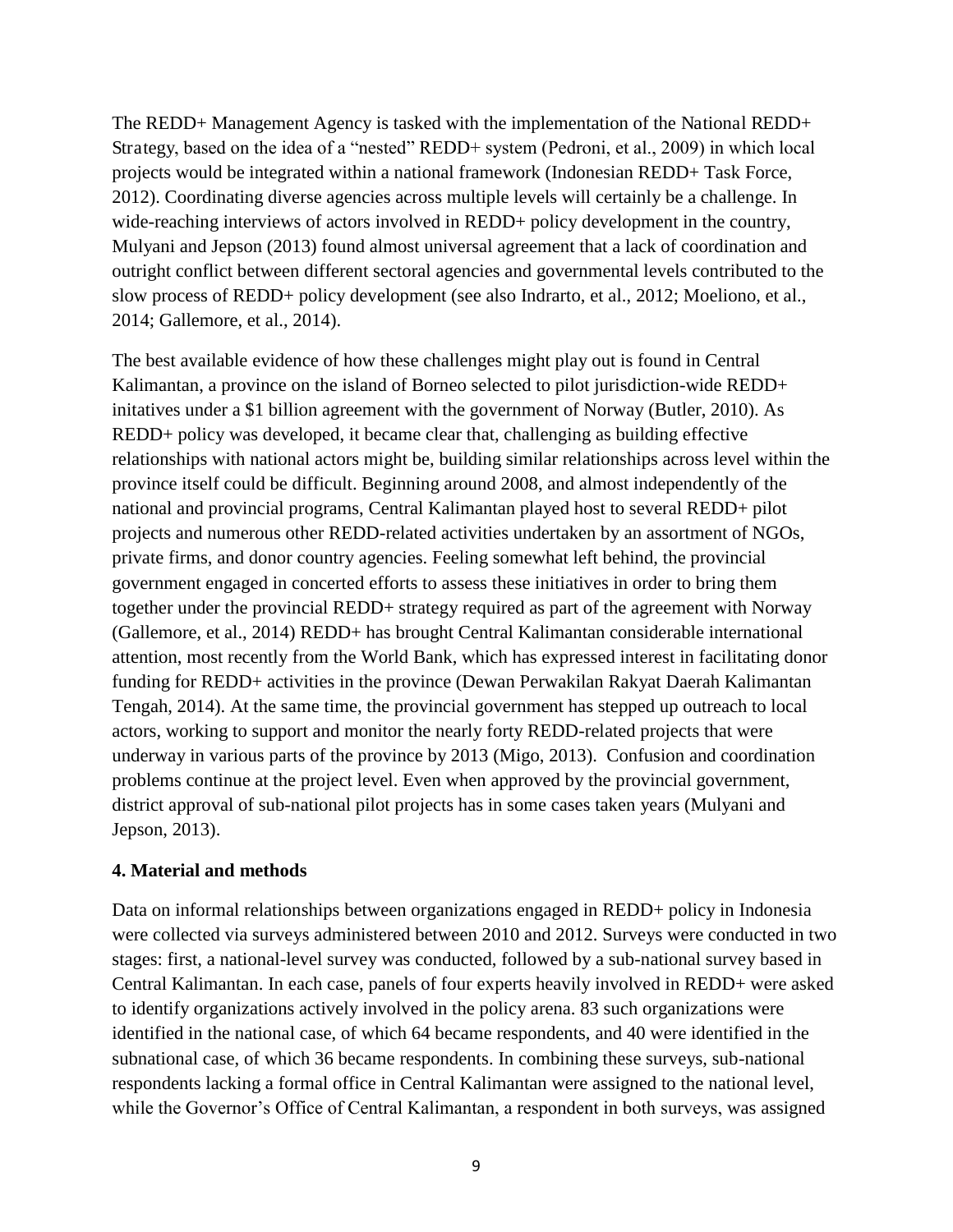to the provincial level. Ultimately, data from 81 organizations were usable for the purposes of the study, including provincial offices of national organizations, which were treated as separate entities. Representatives of these organizations selected by organizational leadership as resident experts on REDD+ policy were given a list of organizations active in REDD+ and asked to name those organizations with whom they regularly and routinely exchanged information. Respondents also were asked to name those organizations with whom they collaborated on REDD+ policy, and whom they saw as being influential on REDD+ policy. These items were used to derive networks of collaboration and information sharing, as well as our measure of reputational power. In addition, representatives responded to a series of 35 five-point Likertscale opinion items on various aspects of REDD+ policy, which were used to estimate disagreement between organizations on REDD+ policy. Finally, we include data from 13 Likertscale items eliciting organizations' involvement in particular areas of REDD+ policy, which is used to control for an organization's overall level of interest in REDD+ (see Appendix I for all items analyzed in the current study). In the vast majority of cases, surveys were administered via face-to-face interviews, generally 90 to 120 minutes in length. Seven interviews were conducted via telephone or videoconferencing. Where respondents agreed (in all but one case), interviews were recorded and transcribed to ensure data quality.

Adopting a social network analysis (SNA) approach (Wasserman and Faust, 1994), we model the relationships from our surveys as networks of nodes representing organizations, connected by edges or links representing the relationships in question. Because our two surveys were not originally designed to be combined, social network analysis measures conducted on the network that would result from combining these two surveys would likely be misleading. Instead of combining the networks, therefore, we create bipartite networks consisting only of cross-level relationships reported by respondents to the Central Kalimantan survey. After deleting organizations for which data were missing, we have 29 provincial and 52 national organizations. This allows us to model the processes generating patterns of cross-level relationships without violating key assumptions of SNA.

We construct two cross-level networks using our survey data based on Central Kalimantan respondents' reports of cross-level collaboration and information-sharing. The two SNA measures we utilize are reputational power (Brass, 1984; Krackhardt, 1990), and degree (Freeman, 1978). The reputational power of an organization, A, is the number of other organizations at their scale that name organization A as particularly influential on REDD+ policy, while degree is simply the number of times an organization reports engaging in a given relationship.

To test our hypotheses regarding multi-level relationships, we utilize a series of ERGMs. ERGM estimation is designed to correct a significant drawback in using regression models to analyze the structure of networks. The presence of an edge in a network cannot be assumed to be independent of the presence of other edges. In our case, for example, there may be clusters of organizations that work together very closely, such that the probability of observing an edge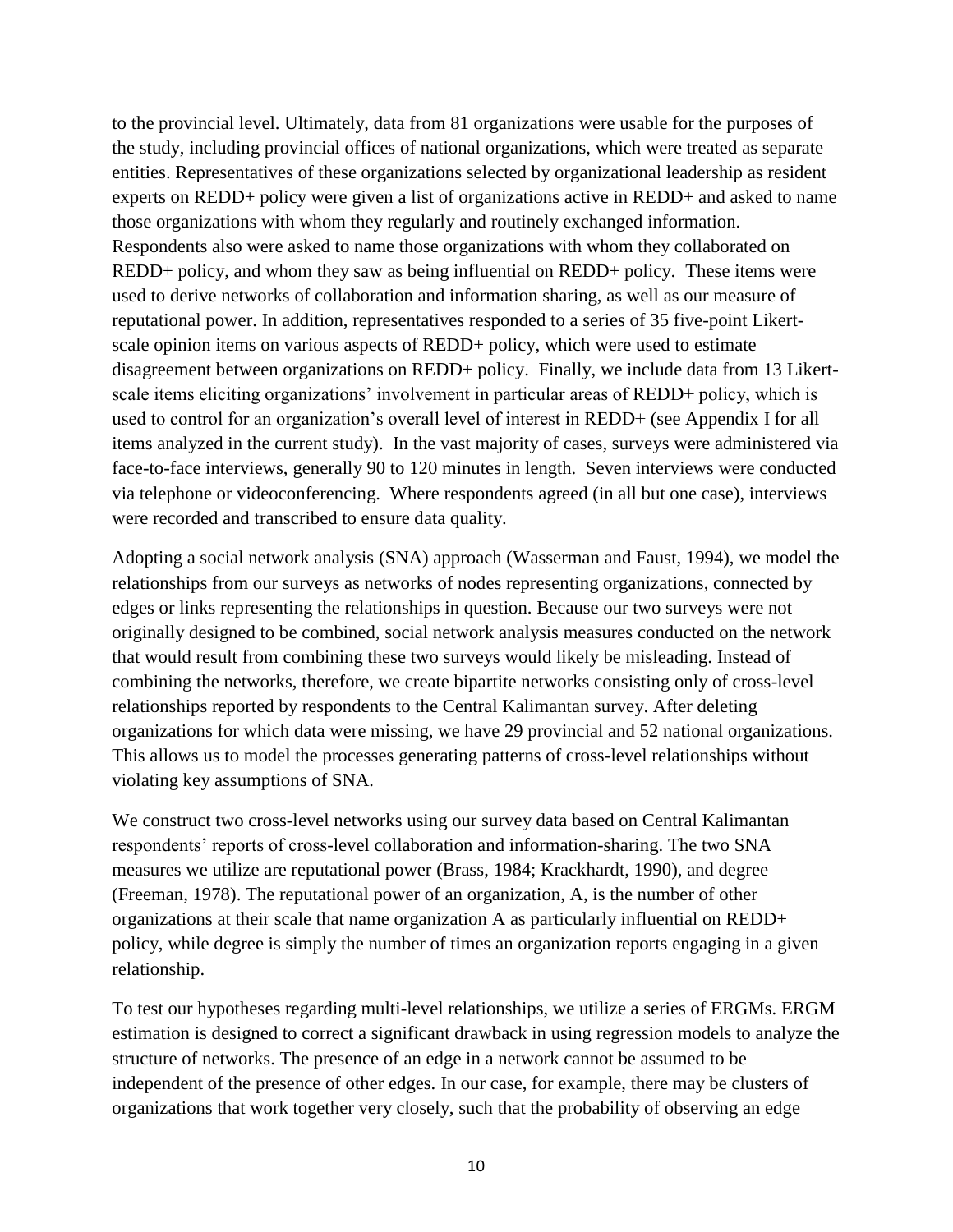between organizations A and B is correlated to the probability of observing an edge between organizations B and C. Logistic and probit regression, often used for binary outcomes, require observations to be independent, so in the presence of non-independence, which is almost always the case with network data, coefficient estimates can be biased and hypothesis tests unreliable. ERGMs address this challenge by treating the entire network as a single observation, which is understood to be drawn from the distribution of all possible networks with the same number of nodes (Cranmer and Desmarais, 2011; Hunter, et al., 2008a; Robins, et al., 2007). This avoids assuming observational independence. We estimate our models using the ergm package (Hunter, et al., 2008a; Handcock, et al., 2003) in R 3.0.1 (R Development Core Team, 2013).

Measures of model fit using ERGMs are still under development, but a common approach is to simulate a population of networks using the fitted model and then compare selected network statistics measured on the observed network to the distribution of those statistics in the simulated networks (Robins, et al, 2007). If most of the statistics for the observed network are not statistically significantly different from the population of simulated networks (where the cutoff used is generally 0.05), the model is judged to be a good fit for the data (Hunter, et al., 2008b).

Utilizing ERGMs allow us to test the hypotheses outlined above while controlling for other factors driving network formation. Most importantly, the approach allows us to study the effects of reputational power while controlling for organizational differences, including disagreement on policy issues. Additionally, we can use our items regarding organizations' REDD-related activities to control for organizational interest in REDD+. This control should increase our confidence that we are capturing the effects of transaction costs limiting organizations' networking activities, rather than factors affecting organizations' level of activity in the issue area.

Our modelling approach is broadly similar to Leifeld and Schneider's (2012) study of the German toxic chemicals policy network. Like these authors, we expect transaction costs to be an important determinant of interorganizational relationships. We depart from their work, however, in a few key ways. First, we test the role of multiple forms of organizational homophily – in reducing transaction costs, whereas Leifeld and Schneider (2012) consider this measure for only one organizational type. Second, we do not utilize information about collaboration relations in estimating our information-sharing model or vice-versa, as the two relationships are likely both endogenous and generated by common processes, meaning that the inclusion of one in a model of the other would likely mask the true variables of importance.

We utilize several independent variables in our models. First, we include a variable that measures the probability of observing an edge between any two organizations (Edges), which can be thought of analogously to an intercept term in a logistic regression. Second, we compute the absolute difference between each organizational pair's responses on the 35 Likert-scale opinion items mentioned above (see Appendix I), converted to standard deviations to ease interpretation (Disagreement). We then include the reputational power for each organization,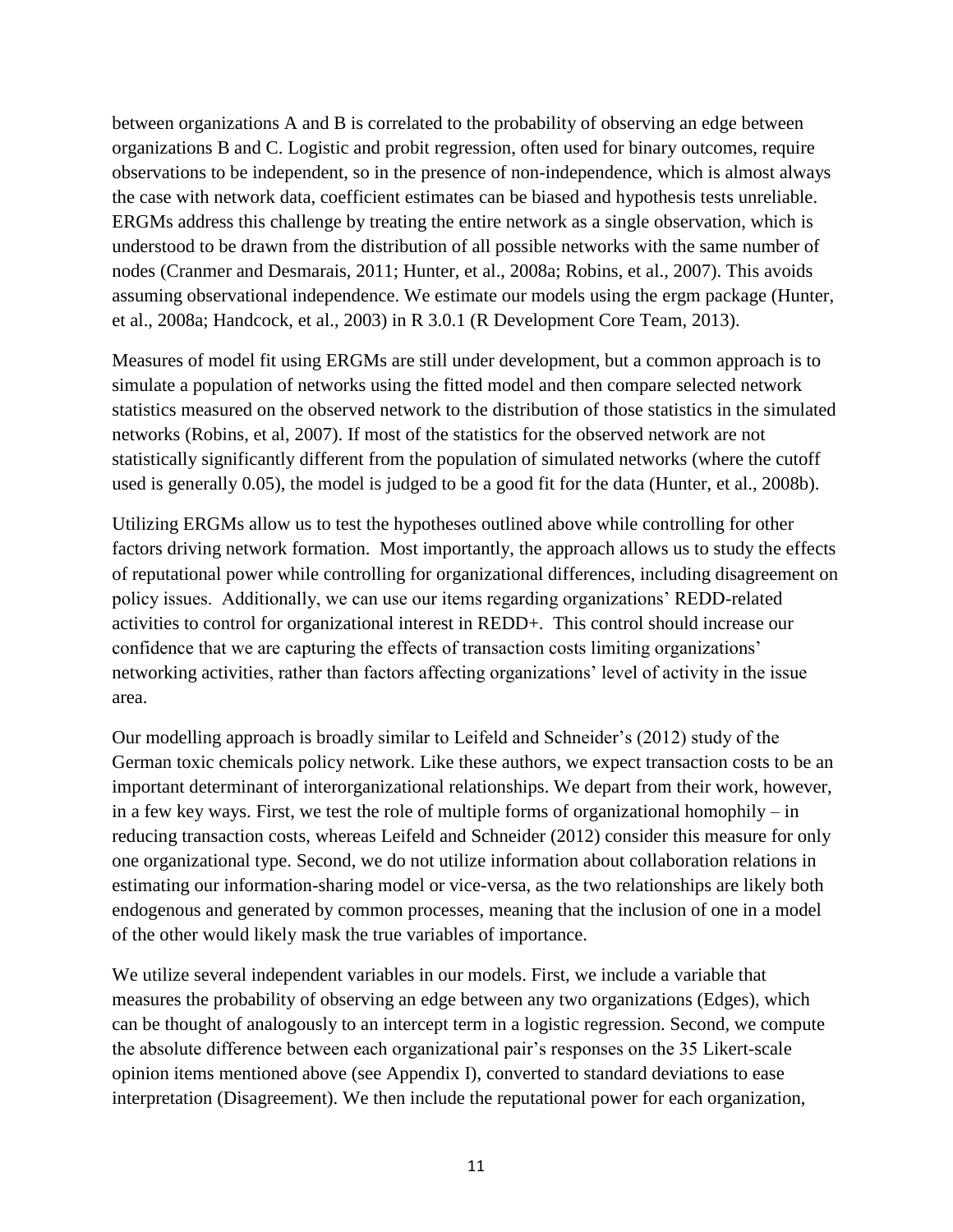measured by the number of organizations in each network reporting the organization in question as influential on REDD+ policy, also in standard deviations (National Rep. Power and Provincial Rep. Power). Finally, to test the hypothesis that organizations of the same type will be more likely to share information and collaborate, we include indicators that both organizations in a relationship are of the same type (Academic/Research, Government, International Organization, Non-governmental Organization, or Private Sector; Type Homophily) or are both headquartered within or outside Indonesia (Abroad Homophily).

We also include several control variables. To account for organizations' divergent levels of interest and involvement in REDD+, we include the mean value of organizations' responses to the 13 Likert-scale REDD-related activity items, in standard deviations (Prov. REDD+ Activity; Nat. REDD+ Activity). As additional controls, we add in a binary variable indicating an organization's type, with Academic/Research organizations the reference category (Government Agency – including donor government agencies, International Organization, Non-governmental Organization, and Private Sector), as well as a binary variable indicating an organization is headquartered outside Indonesia (Abroad).

Finally, we include a series of variables to control for network effects. These include a geometrically weighted degree term (Hunter, 2007) for provincial and national organizations, which helps us control for unexplained variance in the number of edges incident on each national node (Prov. Geo. Degree; Nat. Geo. Degree). Due to issues with model degeneracy, the national version of this variable is included only in the information-sharing network models. We also include a control for the large numbers of isolates in each network (Prov. Isolates; Nat. Isolates).

# **5. Results**

Our networks are presented in Figure 1. We can clearly see that cross-level connections are generally quite sparse, in keeping with our expectations of high transaction costs. In the collaboration network, only 7.5% of possible cross-level connections are present, while only 5.4% of possible connections are present in the information-sharing network. Many active provincial and national organizations report no cross-level connections. While this finding is perhaps not surprising in the case of the national network – where many organizations simply have little stake in events in Central Kalimantan – we find a relatively large number of isolated provincial organizations, as well, particularly in the information-sharing network. In the collaboration network, 86% of provincial organizations report at least one cross-level relationship, while 69% of national organizations have at least one reported relationship. In the sparser information-sharing network, 62% of provincial organizations report a cross-level relationship, while 52% of national organizations are involved in at least one such relationship.

It is also clear that the distribution of cross-level connections is uneven, as would be expected from a transaction cost perspective. Provincial government actors stand out as particularly well connected in both the networks, although in the information-sharing network it is in fact a donor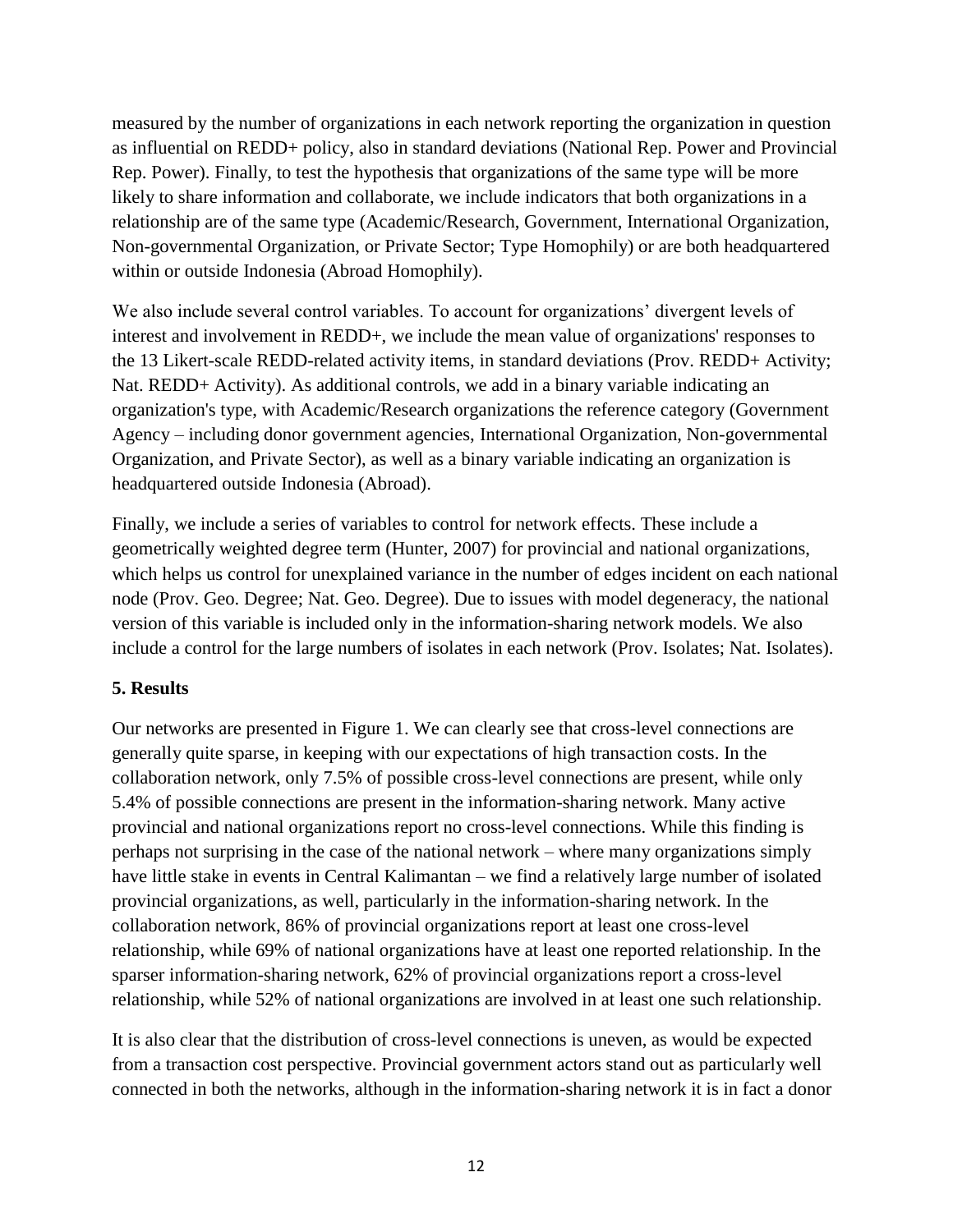government agency operating in the province that appears to be the most connected. With the exception of the clusters of cross-level connections between nongovernmental organizations found in the lower right-hand corner, few provincial organizations outside the government report more than one or two cross-level relationships – again not surprising given the challenges of building and maintaining such connections and the history of distrust between local and national actors. Interestingly, the cluster of nongovernmental organizations shares very few partners with government organizations in either the information-sharing or collaboration networks, indicative of a homophily effect.

Comparing the two networks is a bit puzzling. Given that collaboration implies a strong working relationship, it was expected that the collaboration network – rather than the information-sharing network – would require the most resources to maintain and hence would be more sparse. We find the opposite. Much of the difference comes from a relatively large number of NGOs, academic organizations, and private sector organizations with low degrees in the collaboration network appearing as isolates in the information network. Because collaboration provides an opportunity to share resources or borrow prestige, these relationships could represent strategic collaborations despite that these organizations are not trusted sources of information, perhaps reflecting the cost-benefit calculations about relationships that we previously argued all organizations must make, a pattern similar to one noted by Leifeld and Schneider (2012). This interpretation becomes more plausible when we consider that the provincial government has undertaken considerable outreach efforts – particularly to national NGOs – as part of the process of developing policy and securing funding. While these organizations may not be important sources of information, they can be important sources of support. In any case, the finding is startling, given that and flows of information across levels are crucial to effective multilevel governance, and information asymmetries can create opportunities for powerful groups to structure emerging governance systems (Andersson, 2004; Young, 2006).

Figure 1: Collaboration and information-sharing networks, organizations sized by degree, organization types by shape, and governance level by color. Organizations based outside Indonesia denoted by vertical gray bar. Visualized using ggplot2 (Wickham, 2009) in R 3.0.1 (R Development Core Team, 2013). Organizations are in the same position in both network graphics.

We estimate four models of the networks, two for each, allowing for comparisons of models with and without network controls (see Table 1). Goodness of fit measures for degree distribution and minimum geodesic distance (the length of the shortest path between pairs of nodes in the network) are acceptable, only differing from the observed networks in a few instances (see Table 2). Model selection is a bit challenging, as the Aikaike Information Criteria (AIC) and the Bayesian Information Criteria (BIC) do not agree. Fortunately, the statistical significance of our substantive variables does not change when network controls are included, so our qualitative interpretations and hypothesis tests are robust to model selection.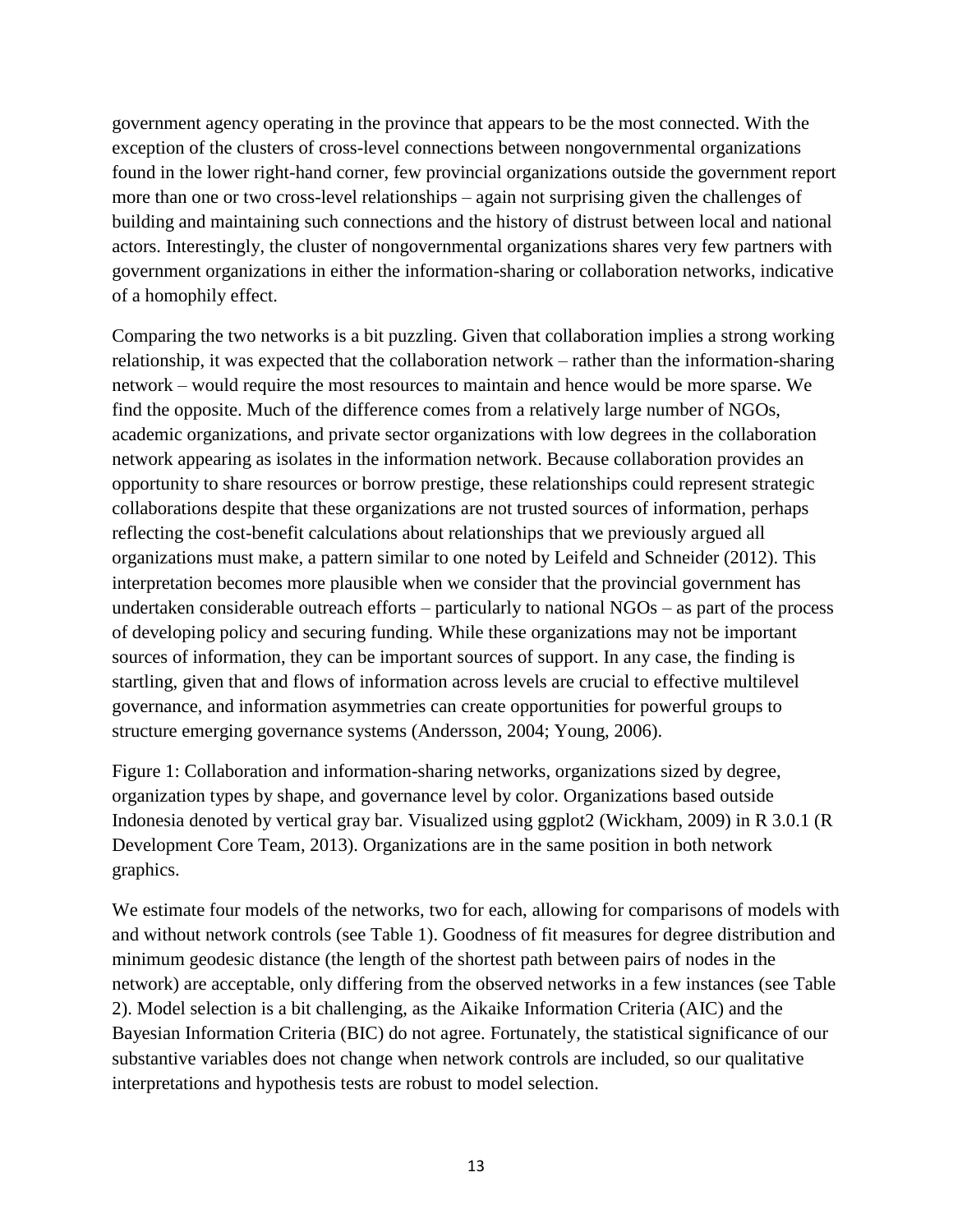# [TABLE 1 ABOUT HERE]

Table 1: Exponential random graph model estimates of cross-level collaboration and information-sharing networks  $.* = sig.$  at 0.05,  $** = sig.$  at 0.01,  $*** = sig.$  at 0.001.

# [TABLE 2 ABOUT HERE]

Table 2: Goodness of fit indicators for estimated models for degree and minimum geodesic distance. Entries indicate values of each measure for which the observed network is significantly different from the simulated networks at the 0.05 level. Observed values and simulated means in parentheses. Goodness of fit was also checked with edgewise shared partners, but there were not statistically significant differences between the observed and the simulated networks on this measure.

We find national and provincial organizations' reputational power to be statistically significant in both networks, regardless of network controls, in keeping with what would be expected from a transaction cost perspective and consistent with other research (Leifeld &Schneider, 2012; Gallemore, et al., 2014). In other words, Hypothesis **H1A**, which claimed that organizations with greater reputational power would also be more likely to engage in multi-level relationships, performs well, and we find evidence that powerful organizations in both the national and the provincial levels tend to have more cross-level relationships.

Hypothesis **H2**, which suggested disagreement would be negatively related to cross-level connections, performs well in the information-sharing network, but not in the collaboration network. This is a relatively surprising finding, as collaboration seems to imply a strong relationship, and we would not expect organizations to collaborate with groups with whom they disagree on policy issues. As noted above, however, it is possible that collaboration is undertaken for strategic reasons and the potential exchange of resources outweighs the effect of disagreement. From a cost-benefit perspective, organizations might be more willing to accept resources and support from organizations with slightly different interests than to trust information from organizations without shared values. There could be some interesting questions about power relations here – as noted above, organizations may sometimes have to alter their positions on issues in order to access support or resources from others (Bob, 2005; Boulding, 2012).

Type Homophily is positive and statistically significant in the information-sharing and collaboration models, but Abroad Homophily is never statistically significant. This means that hypothesis **H3**, regarding the tendency of organizations to form relationships with organizations of the same type, also performs well, but this is not the case for hypothesis **H4**. Looking at the network maps in Figure 1, it is possible that this finding is in part due to the relatively low number of organizations headquartered outside Indonesia active at the provincial level. As there is considerable overlap between the Abroad variable and some of the types (especially International Organization), the effect of Abroad Homophily may be masked by the Type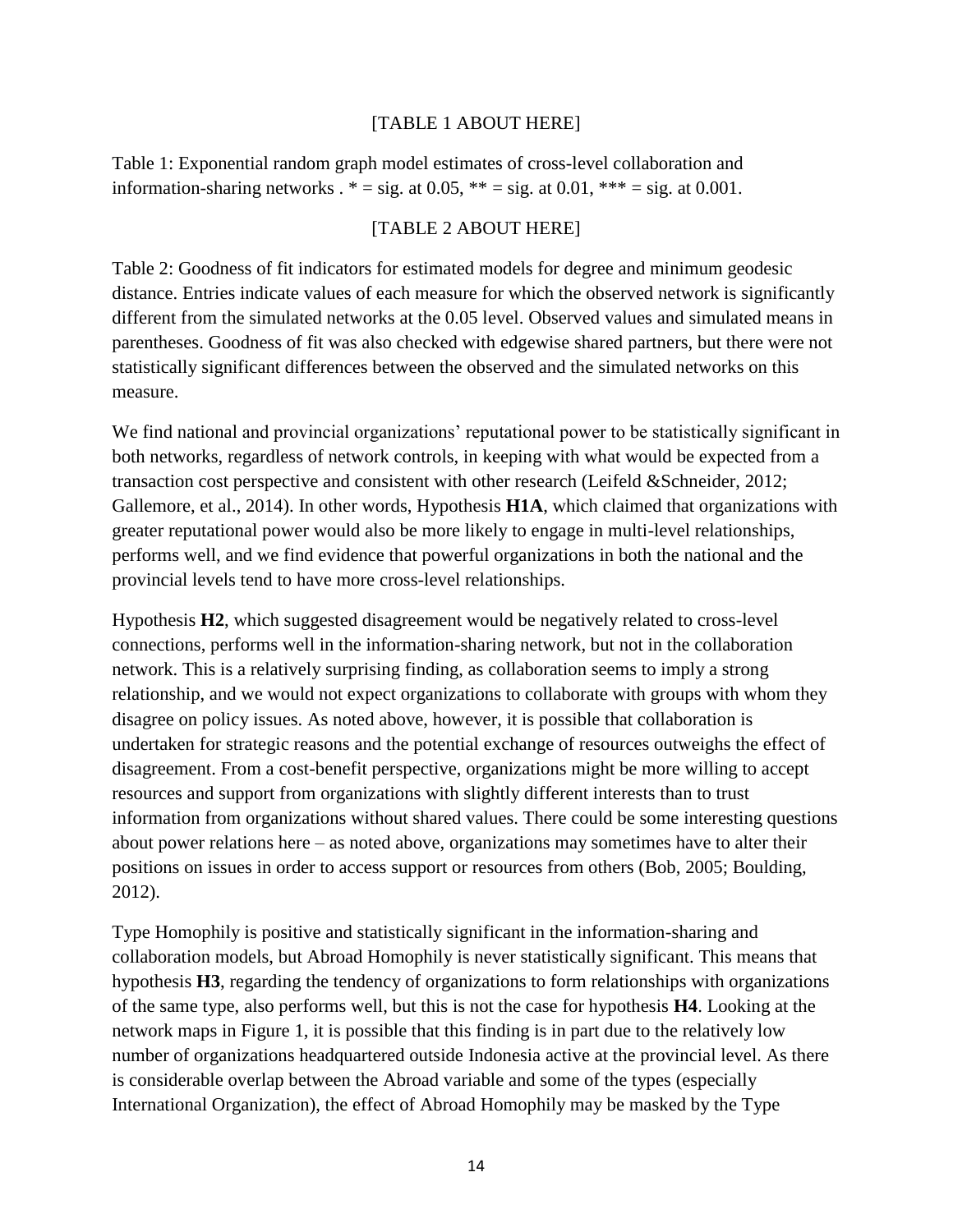Homophily term. Then again, as most organizations headquartered abroad nevertheless employ primarily local staff, this variable might not be identifying particularly significant sources of mistrust or uncertainty.

Beyond our hypotheses, we have some interesting surprises. First, organizations that report involvement in a large variety of REDD+ activities are estimated to be significantly less likely to engage in cross-level relationships. This surprising finding holds for national organizations in both networks, as well as provincial organizations in the collaboration network, though the effect is weak. This could be a measure of opportunity cost. As organizations' activities diversify and focus on on-the-ground efforts, this may make it harder to devote staff time and resources to maintaining relationships with other organizations. As we argued above, however, there are good reasons to think resource limitations are unlikely to explain limited information-sharing and collaboration, as meeting and workshop opportunities were heavily subsidized at the time of our research. It is possible that these more specialized organizations are simply less attractive as partners then generalists, which may have access to multiple sources of information or provide greater potential resources.

There are also some interesting results regarding organizational types. Transnational organizations – particularly international organizations – have a very strong role in the information-sharing network, while NGOs are particularly important actors in the collaboration network. One possible interpretation of this finding is that transnational actors can act as brokers and translators of international aspects of REDD+ policy, meaning their access to information may make them valuable information partners. The measure could also reflect that such organizations often have stakeholder outreach as an important mandate (Boulding, 2012).

Finally, we find that in both networks private sector organizations exhibit unexpectedly high cross-level engagement. This could be the result of several factors. First, private sector actors must engage with national, provincial, and district government agencies for permitting purposes. This is perhaps the strongest example of transaction costs being pushed to weaker actors. Second, several private sector organizations active in Central Kalimantan are not headquartered in the province, and for these organizations the costs of working with organizations based in Jakarta may be smaller than the costs of working with provincial organizations.

# **6. Discussion and Policy Implications**

Our results indicate the importance of the transaction costs involved in reducing uncertainty and mistrust in the evolution of multi-level governance. Powerful actors appear to be particularly important in controlling cross-level flows of information, as well as anchoring cross-level collaboration, while less powerful organizations seem primarily to work with one another. In this section, we discuss the mechanisms we believe drive this result, allowing powerful actors either to avoid transaction costs by letting others come to them or else to shape the overall structure of the policy network, with implications for the ability of less influential organizations to participate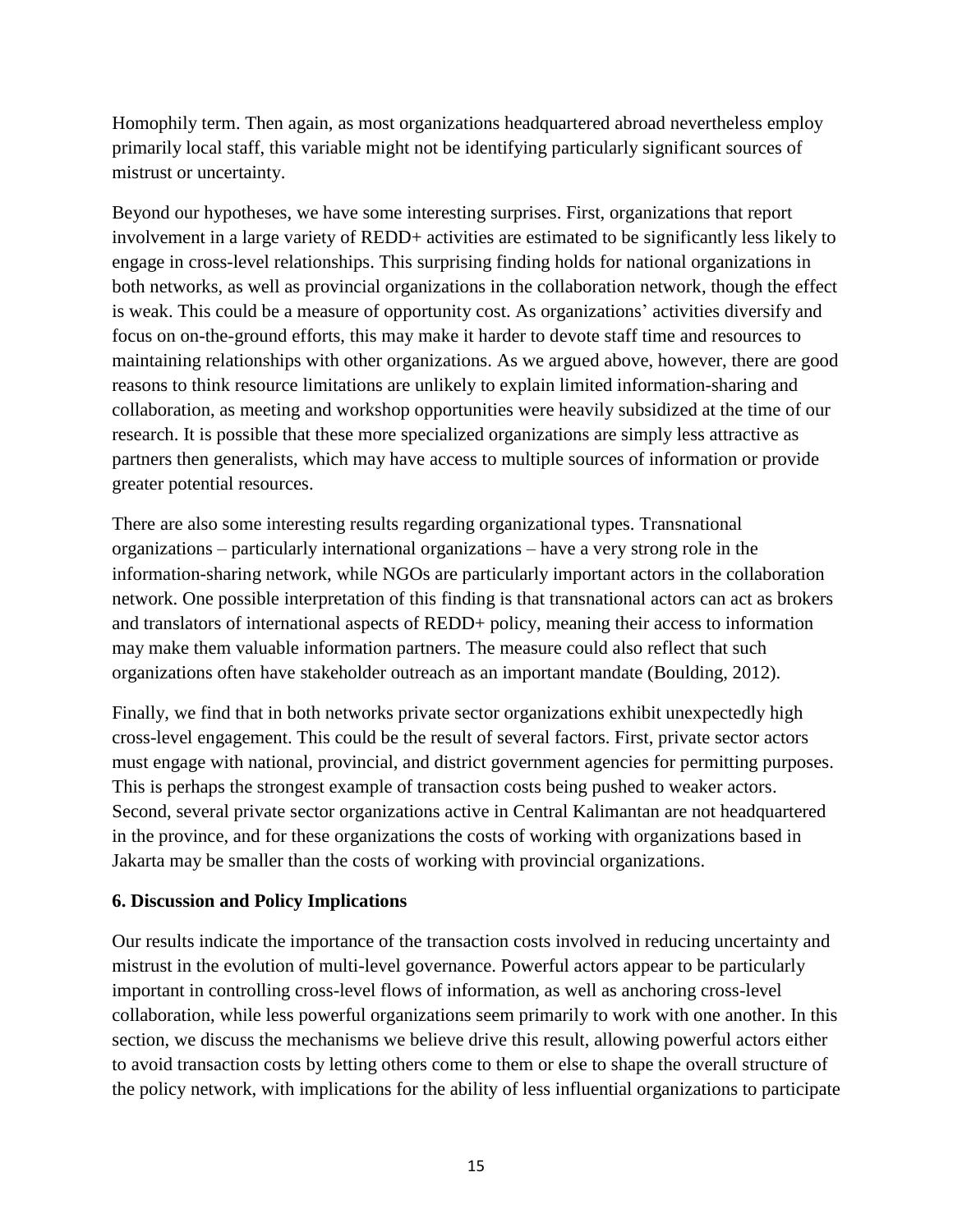in governance. We then examine emerging approaches that might be tuned to address some of these challenges.

Patterns of transaction costs are not neutral but are produced by and in turn reproduce power relations (Adger, et al., 2006). As we have argued, powerful organizations, in addition to their considerable resources, benefit from being able to push transaction costs onto others. At the same time, as organizations are pushed into the periphery of emerging governance networks, existing power relations may be reified. This can be particularly problematic when the most powerful organizations have historically supported business as usual.

The relatively weak cross-level relations between powerful actors and civil society are seen particularly strongly in our network maps, where we see very few cases of provincial nongovernmental organizations sharing information or collaborating with national actors that are not also non-governmental organizations. These visual findings, which stand up to statistical tests, are indicative of the lack of coordination and trust across governmental levels identified by other students of REDD+ policy development (Korhonen-Kurki, et al., 2012; Mulyani & Jepson, 2013).

In addition to the role of power in structuring cross-level relationships, we find evidence that other kinds of transaction costs impede the formation of relationships that might form a core like those that characterized the Southern Ocean and climate change, ocean acidification, and marine biodiversity cases (Galaz, et al., 2012; Österblom and Bodin, 2012; Österblom and Folke, 2013). While this might be expected in the case of organizational disagreement, homophily by organizational type is somewhat more problematic, as cross-sector relationships are key to the development of robust multi-level governance.

There is an old joke in which someone gets lost on the way to an unfamiliar town. Upon asking for directions, the wayward traveler is told, "well, I wouldn't start from here." The formation of multi-level governance for REDD+ in Indonesia is in a similar state. Unlike the cases of the Southern Ocean and the climate change, ocean acidification, and marine biodiversity cases discussed in our theoretical section, the field of forest policy in Indonesia is characterized by mistrust, uncertainty, and powerful entrenched interests. Unlike in the two comparison cases, strong networks among organizations favoring significant change are not well placed to support further organization- and institution-building.

The chicken-and-egg problem is that REDD+ is starting from here in many cases, as are many other efforts to build multi-level environmental governance. Despite considerable resources devoted to workshops, conferences, and meetings, new cross-level relationships do not appear to have emerged. As one of us mentioned in discussing the issue, there are plenty of information highways, but there are not enough people on the road.

Consideration of transaction costs is critical to efforts to improve stakeholder participation, which is essential to policy effectiveness at both the project and the jurisdictional levels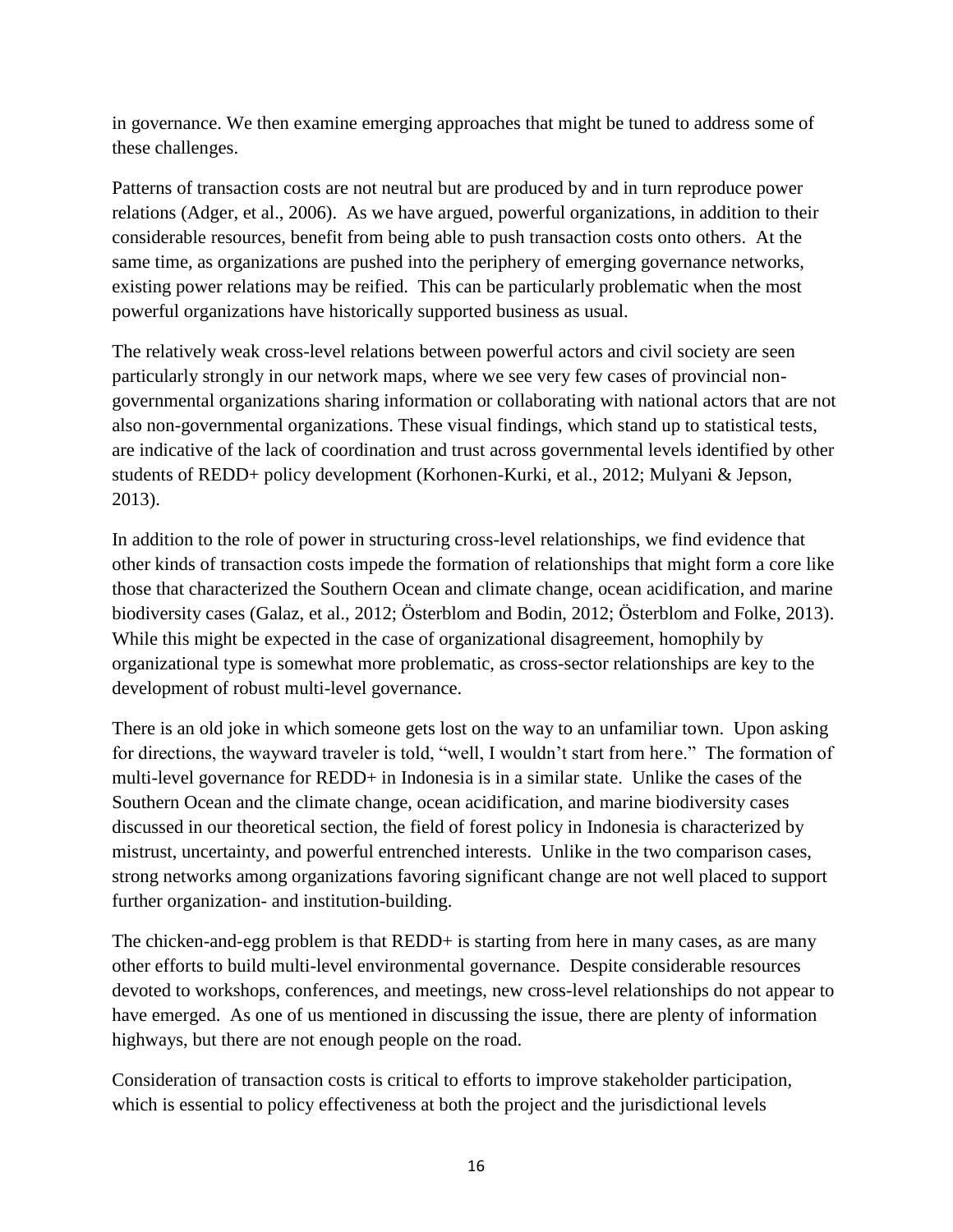(McDermott, et al., 2012; Visseren-Hamakers, et al., 2012; Chhatre, et al., 2012). While robust participation is enshrined as a core value in existing REDD+ safeguard frameworks (REDD+ SES, 2012), our research suggests that rights to participation must be coupled with efforts to explicitly reduce transaction costs.

One possible model comes from Central Kalimantan itself. Since the time of our fieldwork, there has been considerable institutional development, at both the provincial and the national level, aimed at directly incorporating civil society representatives into the REDD+ governance process. Examples include the Environmental Stakeholder Forum, an institutionalized coordination body established by the government of Central Kalimantan (United Nations Office for REDD+ Coordination in Indonesia, 2014) and the working groups within the REDD+ Agency (Badan Pengelola REDD+ Republic Indonesia, 2014). Similar institutional structures have been established in other REDD+ countries.

While the impact of these institutional structures remains to be assessed, they are promising. In addition to providing a forum for regularized interaction, these efforts could be seen as examples of "experimentalist governance" that potentially increase the stakes and rewards of collaboration and provide opportunities for peer review, learning, and building social trust (de Búrca, Keohane, and Sabel, 2014). They have the added benefit of utilizing formalized rights of participation to place responsibility for overcoming transaction costs on the central actor responsible for convening the forum. Still, such institutions remain within the shadow of existing institutional structures, which often support business-as-usual practices. Leveraging these nascent nodes of stakeholder engagement is likely to be an important objective for building multi-level environmental governance efforts, while counteracting exclusion of less powerful actors due to high transaction costs.

# **7. Conclusion**

Multi-level governance systems have been advocated as an effective governance arrangement for socio-ecological systems. Given that such systems must evolve rather than springing from design, the process leading to their formation should be of crucial importance for students of environmental governance. We have argued that the transaction costs involved in building robust cross-level relationships may impede the development of participatory multi-level governance precisely where it is most needed, as powerful actors are enabled to shape governance structures according to their own interests. Analyzing a survey of organizations engaged in REDD+ policy development at both the national and the sub-national scale in Indonesia, we find that powerful organizations dominate cross-level connections, though organizational similarities can mitigate transaction costs and increase opportunities for cross-level relationships.

Our results provide some insight into potential paths for building robust multi-level environmental governance. First, we noted that relationships between similar organizations appear to happen relatively frequently. The bigger challenge is to support the formation of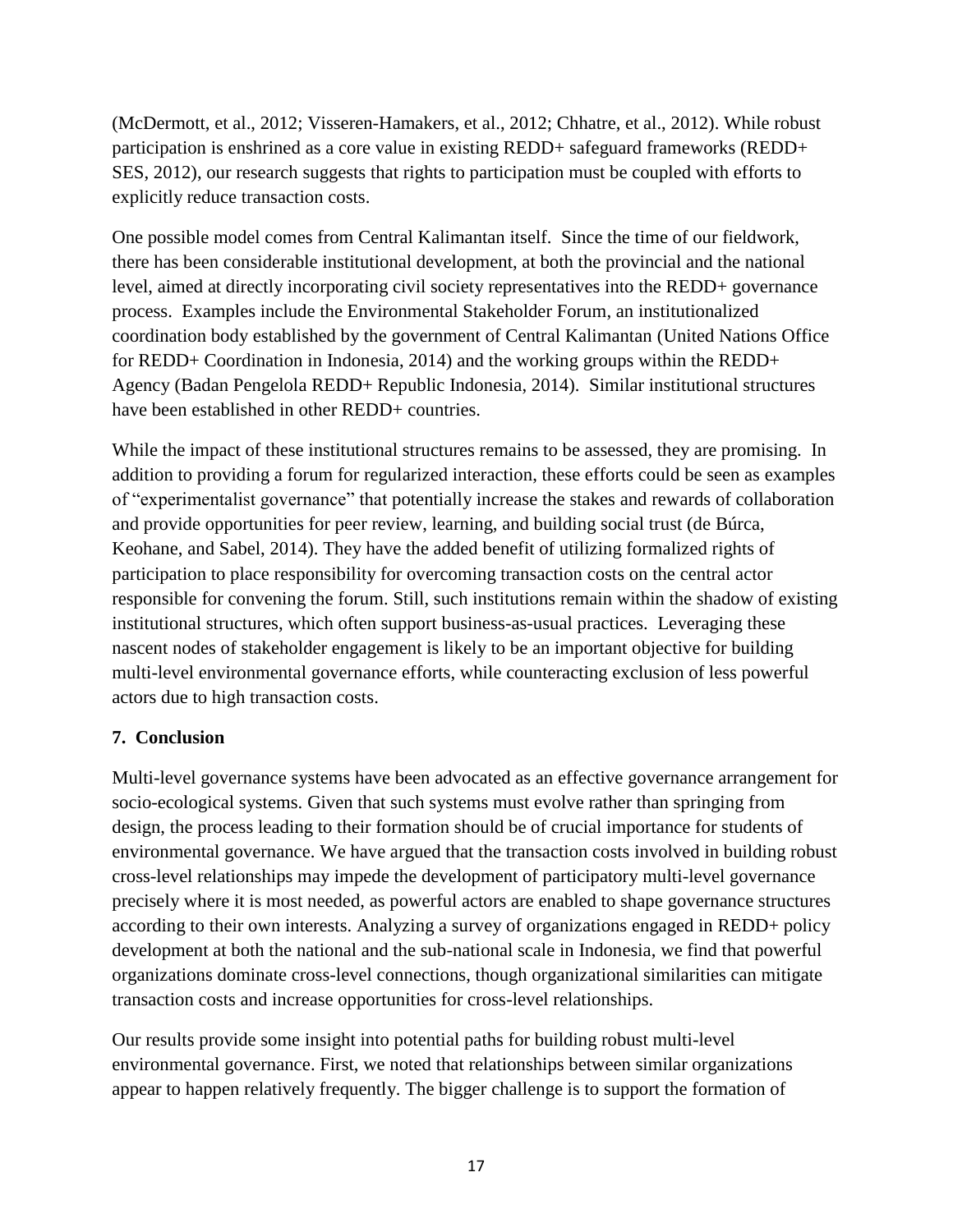relationships between different organizational types. This may point to the reason why the workshops and conferences noted at the outset of this article seem relatively ineffective: they are generally supporting relationship-building between organizations that already have strong relationships. Second, collaborative relationships – in which organizations work on common projects – seem to be more common in the cross-level context. Such relationships could provide a context for building trust that could lead to more effective information sharing and participation on the part of weaker parties. Of course, these initiatives on their own will not be able to address all the challenges transaction costs pose for the construction of multi-level governance. Even if transaction costs can be overcome, there is no guarantee that this effort alone will ensure that powerful actors will in fact listen. This leads to our third observation. Emerging institutions that incorporate civil society stakeholders directly into environmental governance could have transformative effects as such initiatives provide opportunities for collaboration and building trust while potentially increasing the returns to these relationships, encouraging further investment in collaboration. The assessment of these initiatives should be a priority for future studies of multi-level environmental governance in the context of mistrust, uncertainty, and unequal power relations.

# **REFERENCES**

ADGER, W. N., BROWN, K., AND TOMPKINS, E. L. 2006. The political economy of crossscale networks in resource co-management. Ecology and Society, 10(2): 9. [online] URL: http://www.ecologyandsociety.org/vol10/iss2/art9/.

AGENCE FRANCE-PRESSE. 2013. Indonesia court ruling boosts indigenous land rights. Jakarta Globe, 17 May. [online] URL: http://www.thejakartaglobe.com/news/indonesia-courtruling-boosts-indigenous-land-rights/.

AGRAWAL, A., BROWN, D. G., RAO, G., RIOLO, R., ROBINSON, D. T. & BOMMARITO, M. 2013. Interactions between organizations and networks in common-pool resource governance. Environmental Science & Policy, 25**,** 138-146.

ANDERSSON, K. P. 2004. Who talks with whom? The role of repeated interactions in decentralized forest governance. World Development, 32(2): 233-249.

ANDERSSON, K. P. & OSTROM, E. 2008. Analyzing decentralized resource regimes from a polycentric perspective. Policy Sciences, 41**,** 71-93.

ARMITAGE, D. 2008. Governance and the commons in a multi-level world. International Journal of the Commons, 2(1): 7-32.

BACHE, I., BARTLE, I., FLINDERS, M., AND MARSDEN, G. 2014. Blame games and climate change: accountability, multi-level governance and carbon management. British Journal of Politics and International Relations. Early View Publication.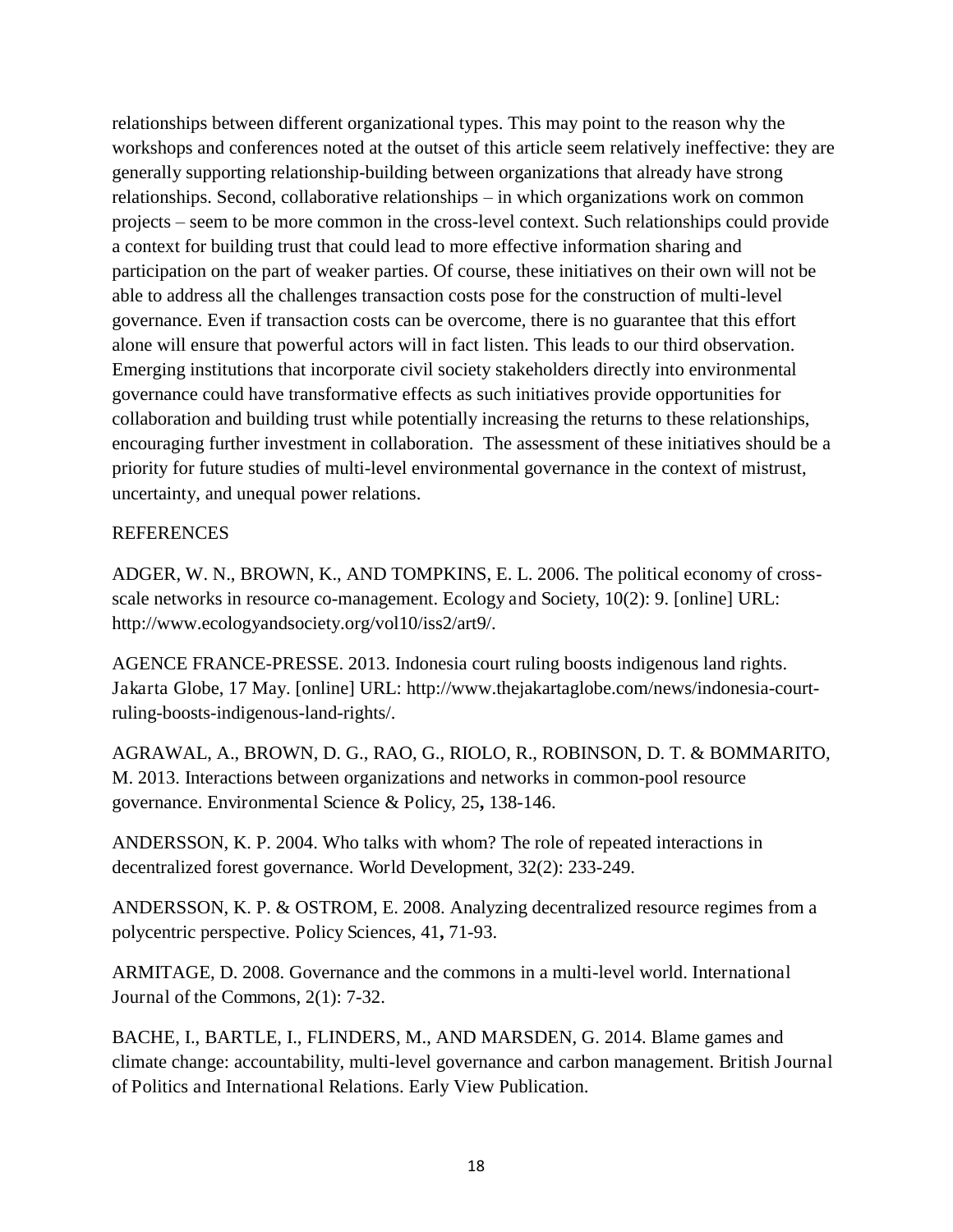BADAN PENGELOLA REDD+ REPUBLIK INDONESIA. 2014. Mengenai BP REDD+. REDD+ Agency Website. [online] URL: http://www.reddplus.go.id/tentang-redd/mengenai-bpredd.

BALAND, J.-M. & PLATTEAU, J.-P. 1996. Halting degradation of natural resources: Is there a role for rural communities?, Oxford, Clarendon Press.

BARR, C. 2006. Forest administration and forestry sector development prior to 1998. In Decentralization of forest administration in Indonesia: implications for forest sustainability, economic development and community livelihoods. Barr, C., Resosudarmo, I. A. P., Dermawa, A., Mccarthy, J. F., Moeliono, M., and Setiono, B., eds. Bogor: Center for International Forestry Research, pp. 18-30.

BARR, C., RESOSUDARMO, I. A. P., DERMAWAN, A., MCCARTHY, J. F., MOELIONO, M. & SETIONO, B. (eds.) 2006. Decentralization of forest administration in Indonesia: Implications for forest sustainability, economic development and community livelihoods, Bogor: Center for International Forestry Research.

BERKES, F. 2002. Cross-scale institutional linkages: perspectives from the bottom up. In Ostrom, E., Dietz, T., Dolšak, N., Stern, P. C., Stovich, S., and Weber, E. U., eds. The Drama of the Commons. Washington, DC: National Academy Press. Pp. 293-321.

BOB, C. 2005. The marketing of rebellion: insurgents, media, and transnational activism. New York: Cambridge University Press.

BOULDING, C. 2012. Dilemmas of information and accountability: foreign aid donors and local development NGOs. In The credibility of international NGOs: when virtue is not enough. Gourevitch, P. A., Lake, D. A., and Stein, J. G., eds. New York: Cambridge University Press. Pp. 115-136.

BRASS, D. J. 1984. Being in the right place: a structural analysis of individual influence in an organization. Administrative Science Quarterly, 29(4): 518-539.

BROCKHAUS, M., & ANGELSEN, A. 2012. Seeing REDD+ through 4Is: apolitical economy framework. In Angelsen, 1 A., Brockhaus, M., Sunderlin, W. D., and Verchot, L. V., eds. Analysing REDD+: challenges and choices. Bogor: Center for International Forestry Research, pp. 31-49.

BULKELEY, H. & NEWELL, P. 2010. Governing climate change, London, Routledge. BUTLER, R A. 2010. Borneo province selected for Indonesia's first pilot under REDD program. Mongabay.com, 30 December. [online] URL: http://news.mongabay.com/2010/1229 redd\_pilot\_central\_kalimantan.html.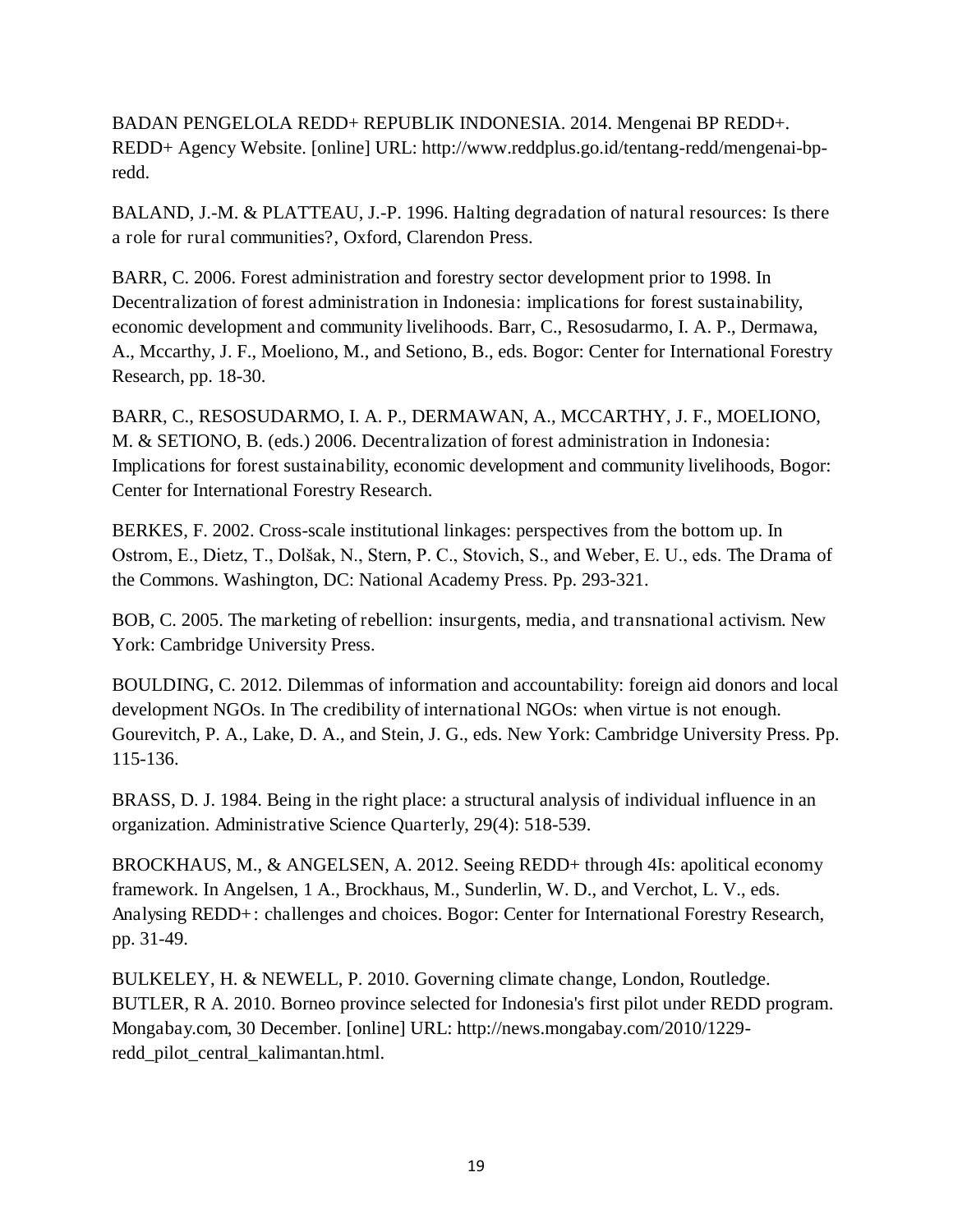CASH, D. W., ADGER, W. N., BERKES, F., GARDEN, P. , LEBEL, L., OLSSON, P., PRITCHARD, L., AND YOUNG, O. 2006. Scale and cross-scale dynamics: governance and information in a multi-level world. Ecology and Society, 11(2): 8. [online] URL: http://www.ecologyandsociety.org/vol11/iss2/art8/.

CARLSSON, L. & SANDSTRÖM, A. 2007. Network governance of the commons. International Journal of the Commons, 2.

CHHATRE, A., LAKHANPAL, S., LARSON, A. M., NELSON, F., OJHA, H., RAO, J. 2012. Social safeguards and co-benefits in REDD+: a review of the adjacent possible. Current Opinion in Environmental Sustainability, 4(6): 654-660.

CLEAVER, F. 2000. Moral ecological rationality, institutions and management of common property resources. Development and Change, 31**,** 361-383.

COGGAN, A., WHITTEN, S. M., AND BENNETT, J. 2010. Influences of transaction costs on environmental policy. Ecological Economics, 69: 1777-1784.

COLFER, C. J. P., DAHAL, G. R. & CAPISTRANO, D. 2008. Lessons from forest decentralization: Money, justice and the quest for good governance in Asia-Pacific, London, Earthscan.

CRONA, B. & HUBACEK, K. 2010. The right connections: How do social networks lubricate the machinery of natural resource governance? Ecology and Society, 15. [online] URL: http://www.ecologyandsociety.org/vol15/iss4/art18/.

DE BÚRCA, G., KEOHANE, R. O., & SABEL, C. 2014. Global experimentalist governance. British Journal of Political Science, 44(3): 477-486.

DEWAN PERWAKILAN RAKYAT DAERAH KALIMANTAN TENGAH. 2014. Kalteng jadi provinsi perintis REDD+. Dewan Perwakilan Rakyat Daerah Kalimantan Tengah Website. 12 May. [online] URL: http://www.dprd-kaltengprov.go.id/index/content/id/1226.

DOHERTY, E., & SCHROEDER, H. 2011. Forest tenure and multi-level governance in avoiding deforestation under REDD+. Global Environmental Politics, 11(4): 66-88.

FORSYTH, T. 2009. Multilevel, multiactor governance in REDD+: participation, integration and coordination. In Angelsen, A., ed. Realising REDD+: national strategy and policy options. Bogor, Indonesia: Center for International Forestry Research. Pp. 113-122.

FREEMAN, L. C. 1978. Centrality in social networks: a conceptual clarification. Social Networks, 1(3):215–239.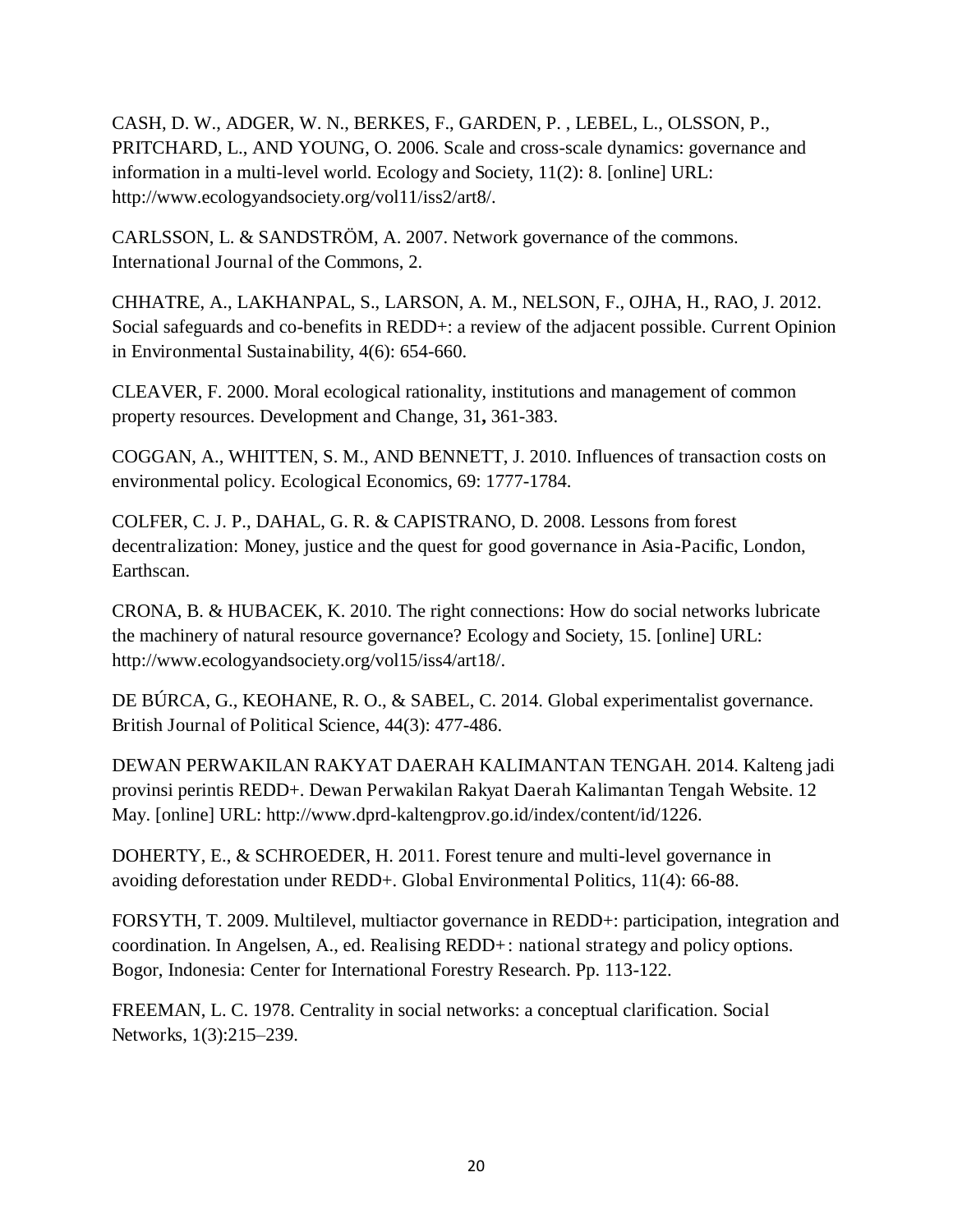GALAZ, V., CRONA, B., ÖSTERBLOM, H., OLSSON, P. & FOLKE, C. 2012. Polycentric systems and interacting planetary boundaries: Emerging governance of climate change-ocean acidification-marine biodiversity. Ecological Economics, 81**,** 21-32.

GALLEMORE, C. & 1 MUNROE, D. K. 2013. Centralization in the global avoided deforestation collaboration network. Global Environmental Change, 23(5): 1199-1210.

GALLEMORE, C., PRASTI H., R. D., & MOELIONO, M. 2014. Discursive barriers and crossscale forest governance in Central Kalimantan, Indonesia. Ecology and Society, 19(2): 18. [online] URL: http://www.ecologyandsociety.org/vol19/iss2/art18/.

GATZWEILER, F. W. 2005. Institutionalizing biodiversity conservation - the case of Ethiopian coffee forests. Conservation and Society, 3(1): 201-223.

GERBER, E. R., HENRY, A. D., & LUBELL, M. 2013. Political homophily and collaboration in regional planning networks. American Journal of Political Science, 57(3): 598-610.

GIBSON, C. C., OSTROM, E., & AHN, T. K.. 2000. The concept of scale and the human dimensions of global change: a survey. Ecological Economics, 32(2): 219-239.

GUPTA, J. 2007. The multi-level governance challenge of climate change. Environmental Sciences, 4**,** 131-137.

HANDCOCK, M. S., D. R. HUNTER, C. T. BUTTS, S. M. GOODREAU, & M. MORRIS. 2003. Statnet: software tools for the statistical modeling of network data. University of Washington Center for Studies in Demography and Ecology, Seattle, WA.

HOLLING, C. S., GUNDERSON, L., & PETERSON, G. D. 2002. Sustainability and panarchies. In Panarchy. Gunderson, L. H. and Holling, C. S., eds. Washington, DC: Island Press. Pp. 63- 102.

HOOGHE, L., & MARKS, G. 2003. Unraveling the central state, but now? Types of multi-level governance. American Political Science Review, 97(2): 233-243.

HUITEMA, D., MOSTERT, E., EGAS, W., MOELLENKAMP, S., PAHL-WOSTL, C., YALCIN, R. 2009. Adaptive water governance: assessing the institutional prescriptions of adaptive (co-)management from a governance perspective and defining a research agenda. Ecology and Society 14(1): 26. [online] URL: http://www.ecologyandsociety.org/vol14/iss1/art26.

HUNTER, D. R. 2007. Curved exponential family models for social networks. Social Networks, 29(2): 216-230.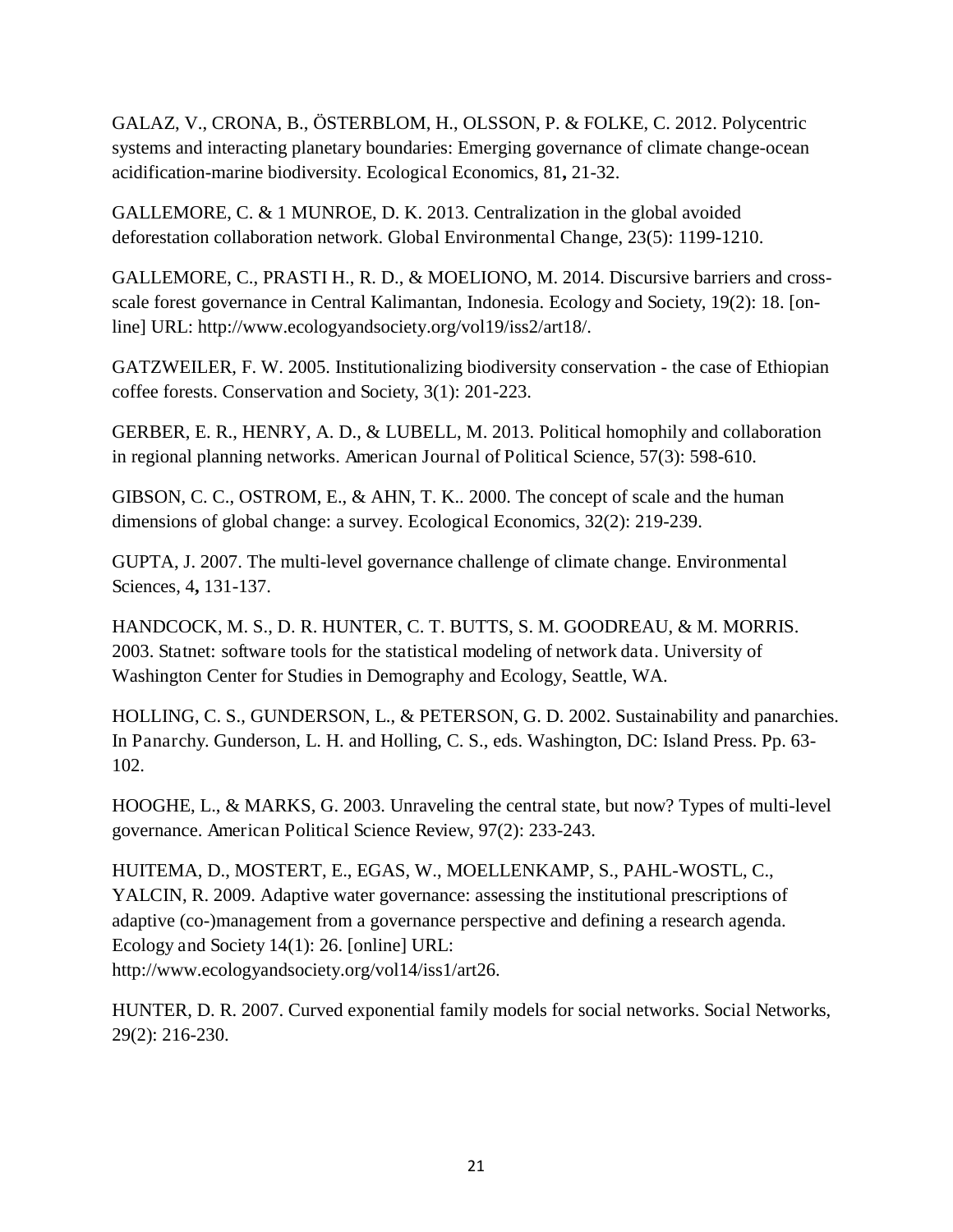HUNTER, D. R., HANDCOCK, M. S., BUTTS, C. T., GOODREAU, S. M., & MORRIS, M. 2008a. ergm: a package to fit, simulate and diagnose exponential-family models for networks. Journal of Statistical Software, 24 (3).

HUNTER, D. R., GOODREAU, S. M., & HANDCOCK, M. S.. 2008b. Goodness of fit in social network models. Journal of the American Statistical Association, 103(481):248-258.

INDONESIAN REDD+ TASK FORCE. 2012. REDD+ National Strategy. Jakarta: Indonesian REDD+ Task Force.

KOK, K. & VELDKAMP, T. A. 2011. Scale and governance: conceptual considerations and practical implications. Ecology and Society, 16(2): 23. [online] URL: http://www.ecologyandsociety.org/vol16/iss2/art23/.

KORHONEN-KURKI, K., BROCKHAUS, M., DUCHELLE, A. E., ATMADJA, S., & THUY, P. T. 2012. Multiple levels and multiple challenges for REDD+. In: Angelsen, A., Brockhaus, M., Kanninen, M., Sills, E., Sunderlin, W. D. & Wertz-Kanounnikoff, S., eds., Realising REDD+: National strategy and policy options. Bogor, Indonesia: Center for International Forestry Research, pp. 91-110.

KRACKHARDT, D. 1990. Assessing the political landscape: structure, cognition, and power in organizations. Administrative Science Quarterly, 35(2): 342-369.

LEE, T. & VAN DE MEENE, S. 2012. Who teaches and who learns? Policy learning through the C40 cities climate network. Policy Sciences, 45(3): 199-220.

LEIFELD, P., & SCHNEIDER, V. 2012. Information exchange in policy networks. American Journal of Political Science, 56(3): 731-744.

MARSHALL, G. R. 2013. Transaction costs, collective action and adaptation in managing complex social-ecological systems. Ecological Economics, 88: 185-194.

MCDERMOTT, C., COAD, L., HELFGOTT, A., SCHROEDER, H. 2012. Operationalizing social safeguards in REDD+: actors, interests, and ideas. Environmental Science and Policy, 21: 63-72.

MCGINNIS, M. D. 2011. Networks of adjacent action situations in polycentric governance. The Policy Studies Journal, 39(1): 51-78.

MIGO, E. 2013. Proyek REDD+ bersama Masyarakat Kalimantan Tengah. Kompasiana 10 April. [online] URL: http://green.kompasiana.com/iklim/2013/04/30/proyek-redd-bersamamasyarakat-kalimantan-tengah-556152.html.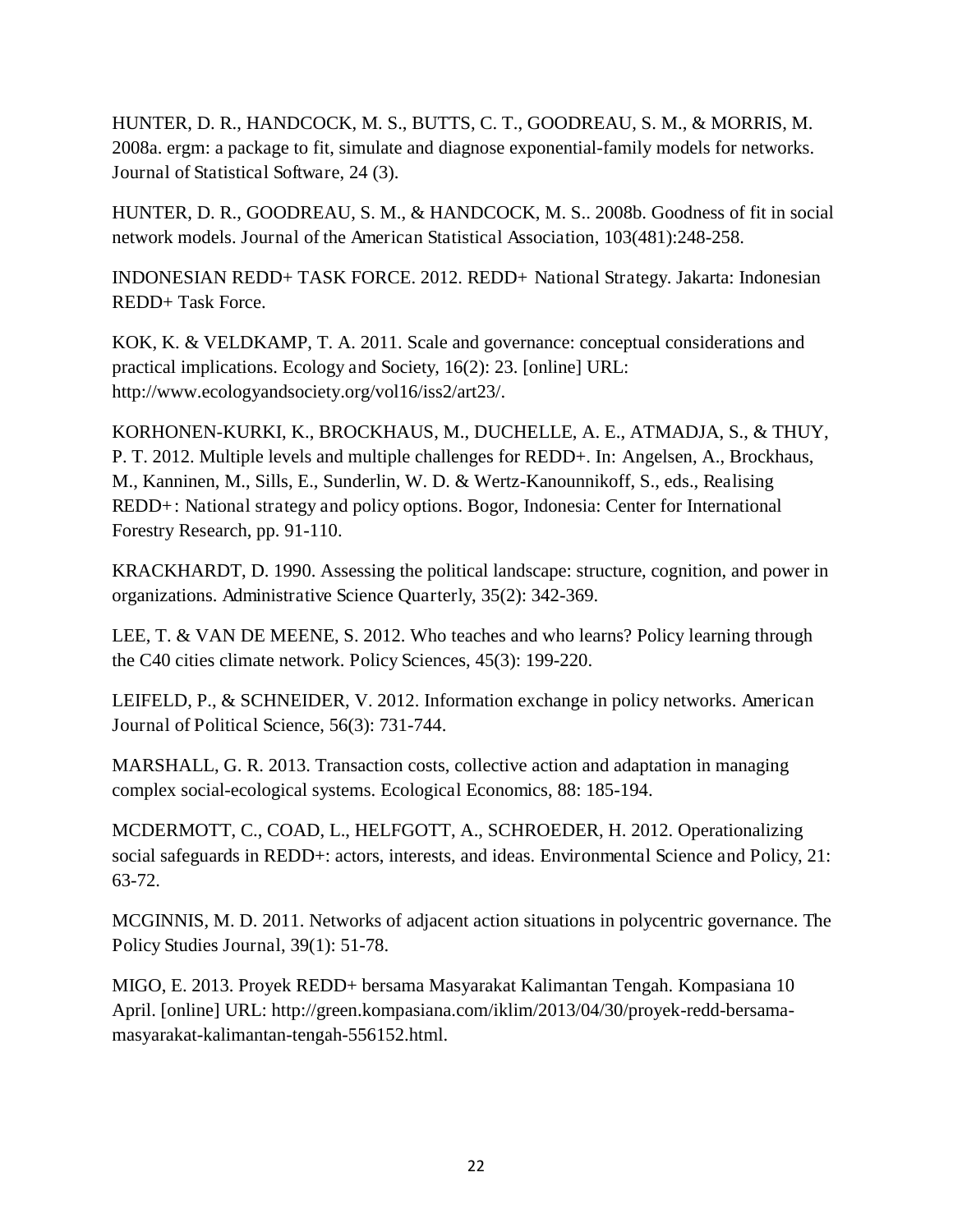MOELIONO, M., WOLLENBERG, E. & LIMBERG, G. 2009. The decentralization of forest governance: Politics, economics and the fight for control of forests in Indonesian Borneo, London, Earthscan.

MURDIYARSO, D., DEWI, S., LAWRENCE, D. & SEYMOUR, F. 2011. Indonesia's forest moratorium: A stepping stone for better forest governance? Working Paper. Bogor, Indonesia: Center for International Forestry Research.

MULYANI, M. AND JEPSON, P. 2013. REDD+ and Forest Governance in Indonesia: A Multistakeholder Study of Perceived Challenges and Opportunities**.** The Journal of Environment and Development, 22: 261-283.

MURDIE, A. 2013. Scrambling for contact: the determinants of inter-NGO cooperation in non-Western countries. The Review of Itnernational Organizations, Online early access.

NAGENDRA, H. & OSTROM, E. 2012. Polycentric governance of multifunctional forested landscapes. International Journal of the Commons, 6**,** 104-133.

ÖSTERBLOM, H., & FOLKE, C. 2013. Emergence of global adaptive governance for stewardship of regional marine resources. Ecology & Society, 18(2): 4. [online] URL: http://www.ecologyandsociety.org/vol18/iss2/art4/.

ÖSTERBLOM, H. & BODIN, Ö. 2012. Global cooperation among diverse organizations to reduce illegal fishing in the Southern Ocean. Conservation Biology, 26(4): 638-648.

OSTROM, E. 1990. Governing the commons: the evolution of institutions for collective action, Cambridge, Cambridge University Press.

OSTROM, E. 2005. Understanding institutional diversity, Princeton University Press.

OSTROM, E. 2010. Polycentric systems for coping with collective action and global environmental change. Global Environmental Change, 20**,** 550-557.

OSTROM, E. 2012. Nested externalities and polycentric institutions: Must we wait for global solutions to climate change before taking actions at other scales? Economic Theory, 49**,** 353-369.

OSTROM, V., TIEBOUT, C. M., & WARREN, R. 1961. The organization of government in metropolitan areas: a theoretical inquiry. American Political Science Review, 55(4): 831-842.

PAAVOLA, J. 2007. Institutions and environmental governance: a reconceptualization. Ecological Economics, 63: 93-103.

PAAVOLA, J., AND ADGER, N. 2006. Institutional ecological economics. Ecological Economics, 53: 353-368.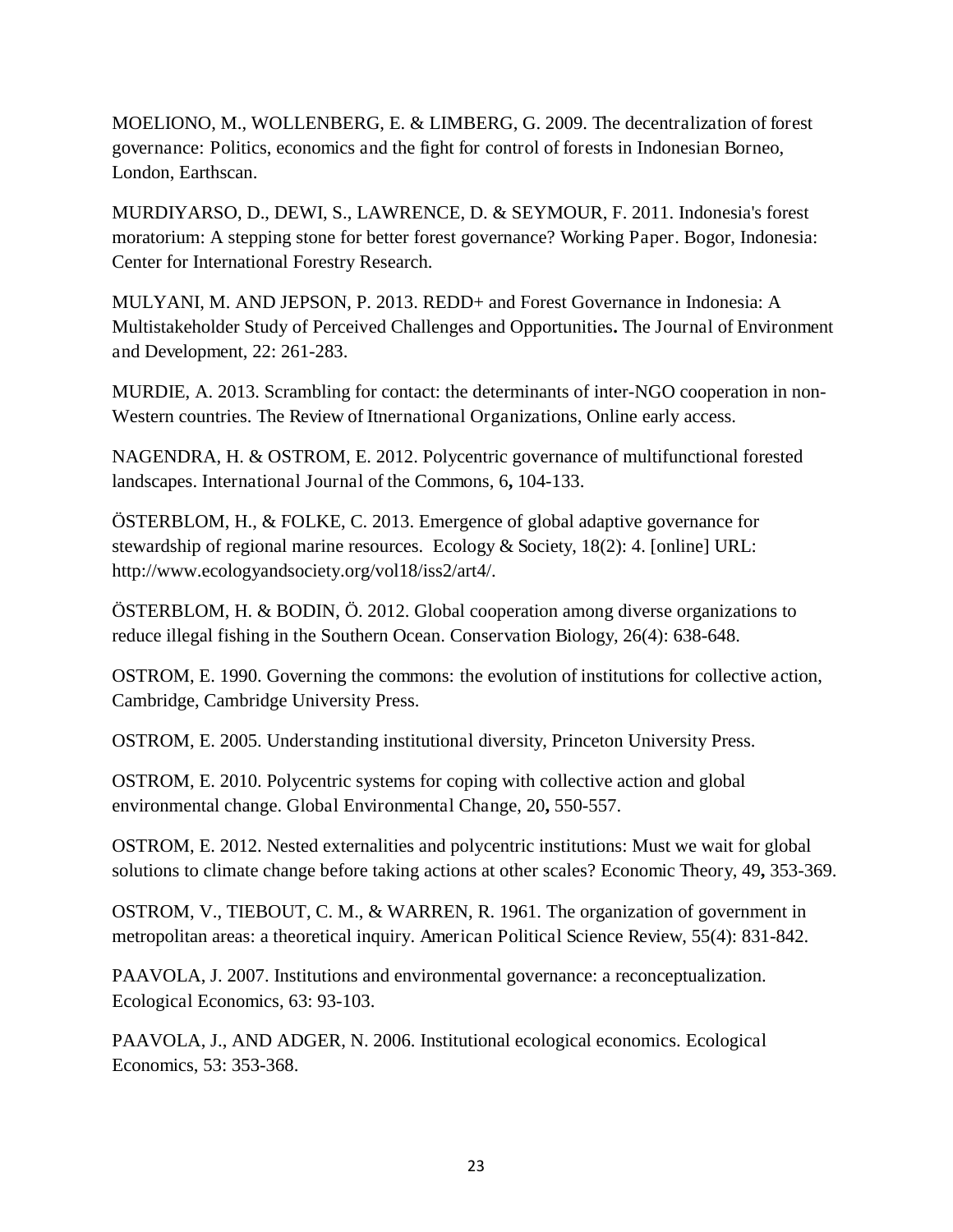PARLINA, I. 2014. Court begins review on local-election Perppu. Jakarta Post, 13 November 2014. [online] URL: http://www.thejakartapost.com/news/2014/11/13/court-begins-review-localelection-perppu.html.

PEDRONI, L., DUTSCHKE, M., STRECK, C. & PORRÚA, M. E. 2009. Creating incentives for avoiding further deforestation: the nested approach. Climate Policy, 9**,** 207-220.

PINKERTON, E. E. 1989. Co-operative management of local fisheries: new directions for improved management and communiy development, University of British Columbia Press.

POTEETE, A. 2012. Levels, scales, linkages, and other 'multiples' affecting natural resources. International Journal of the Commons, 6(2). [online] URL: http://www.thecommonsjournal.org/index.php/ijc/article/view/318/269.

PRELL, C., REED, M., RACIN, L. & HUBACEK, K. 2010. Competing structure, competing views: the role of formal and informal social structures in shaping stakeholder perceptions. Ecology and Society, 15. [online] URL: http://www.ecologyandsociety.org/vol15/iss4/art34/.

R DEVELOPMENT CORE TEAM. 2013. R: A language and environment for statistical computing. R Foundation for Statistical Computing, Vienna, Austria.

REDD+ SES. 2012. REDD+ social and environmental standards *–* version 2. Washington, DC: Climate, Community, and Biodiversity Alliance. [online] URL: http://www.reddstandards.org/files/REDDSES\_Version\_2/REDDSES\_Version\_2\_-\_10\_September\_2012.pdf.

RHODES, R. A. W. 1997. Understanding governance : policy networks, governance, reflexivity and accountability, Buckingham, Open University Press.

ROBINS, G. L., PATTISON, P., KALISH, Y., & LUSHER, D.. 2007. An introduction to exponential random graph (p \*) models for social networks. Social Networks, 29: 173–191.

ROSS, M. L. 2001. Timber booms and institutional breakdown in Southeast Asia. New York: Cambridge University Press.

SCHEYVENS, H., & SETYARSO, A. 2010. Development of a national REDD-plus system in Indonesia. In Developing national REDD-plus systems: progress, challenges, and ways forward. Scheyvens, H, ed. Kanagawa, Japan: Institute for Global Environmental Strategies. Pp. 15-52.

SCHROEDER, H. 2010. Agency in international climate negotiations: the case of indigenous peoples and avoided deforestation. International Environmental Agreements, 10: 317-332.

SKUTSCH, M., & VAN LAAKE, P. E. 2009. REDD as multi-level governance in-the-making. Energy & Environment, 19(6): 831-844.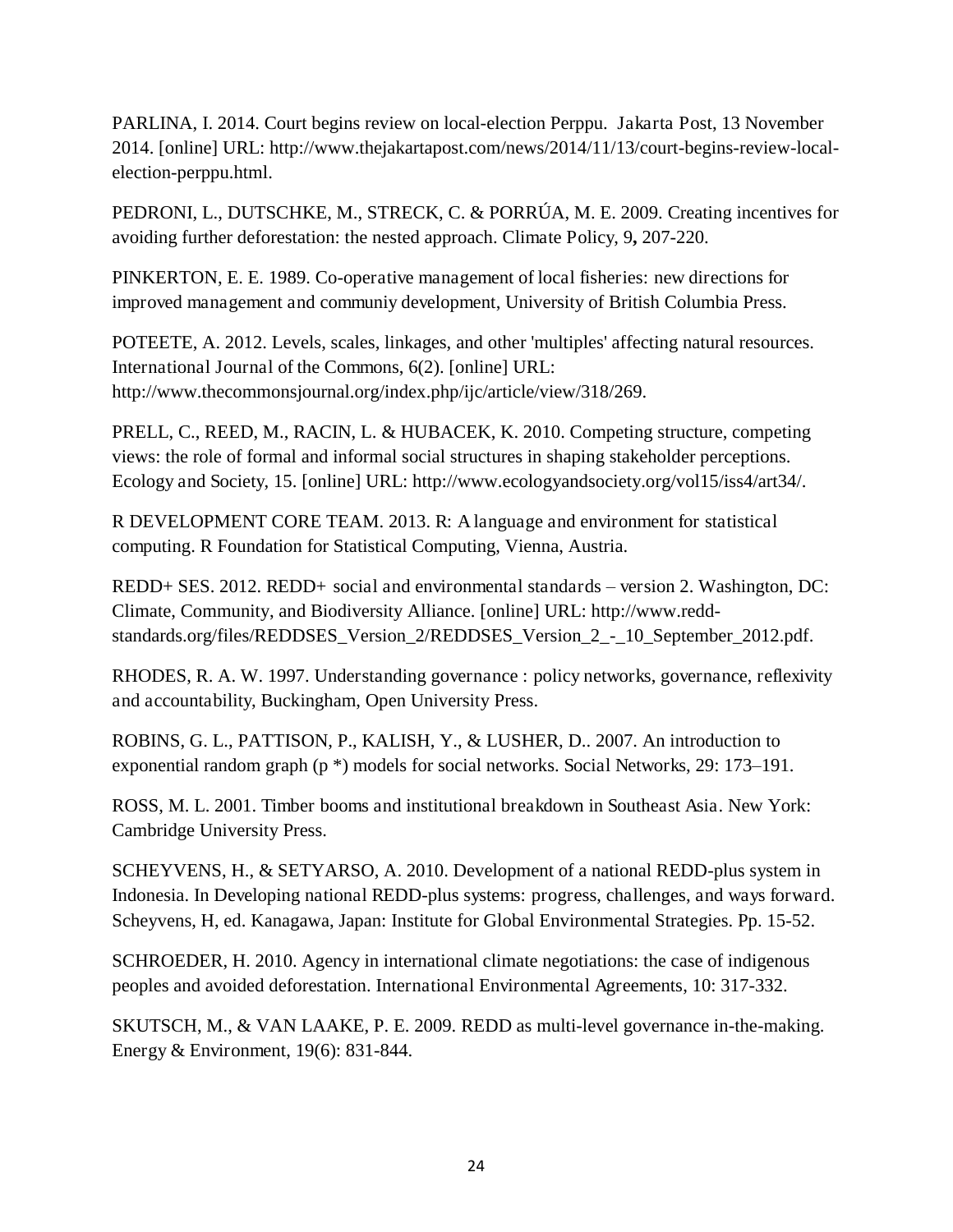THOMPSON, O. R. R., PAAVOLA, J., HEALEY, J. R., JONES, J. P. G., BAKER, T. R.; & TORRES, J. 2013. Reducing emissions from deforestation and forest degradation (REDD+): transaction costs of six Peruvian projects. Ecology and Society, 18(1): 17. [online] URL: http://dx.doi.org/10.5751/ES-05239-180117.

UNITED NATIONS OFFICE FOR REDD+ COORDINATION IN INDONESIA. 2014. Central Kalimantan Environmental Stakeholder Forum meets for the first time in Palangkaraya. 14 February. United Nations Office for REDD+ Coordination in Indonesia Website. [online] URL: http://www.unorcid.org/index.php/redd-in-the-news/redd-indonesia/266-central-kalimantanenvironmental-stakeholder-forum-meets-for-the-first-time-in-palangkaraya.

VERVOORT, J. M., RUTTING, L., KOK, K., HERMANS, F. L. P., VELDKAMP, T., BREGT, A. K., & VAN LAMMEREN, R. 2012. Exploring dimensions, scales, and cross-scale dynamics from the perspectives of change agents in social-ecological systems. Ecology and Society, 17(4): 24. [online] URL: http://www.ecologyandsociety.org/vol17/iss4/art24/.

VISSEREN-HAMAKERS, I. J., MCDERMOTT, C., VIJGE, M. J., CASHORE, B. 2012. Tradeoffs, co-benefits, and safeguards: current debates on the breadth of REDD+. Current Opinion in Environmental Sustainability, 4(6): 646-653.

WELLS, P., FRANKLIN, N., GUNARSO, P., PAOLI, G., MAFIRA, T., KUSUMO, D. R., & CLANCHY, B. 2012. Indonesian Constitutional Court Ruling 45/PUU-IX/2011 in relation to forest lands. Jakarta: Daemeter Consulting, Tropenbos International, and Makarim and Taira S.

WILLIAMSON, O. 1975. Markets and hierarchies: analysis and antitrust implications. New York: Free Press.

WILLIAMSON, O. 1979. Transaction-cost economics: the governance of contractual relations. Journal of Law and Economics, 22(2): 233-261.

WOLLENBERG, E., MOELIONO, M., AND LIMBERG, G. 2008. Between state and society: decentralization in Indonesia. In Moeliono, M., Wollenberg, E. & Limberg, G., eds. The decentralization of forest governance: Politics, economics and the fight for control of forests in Indonesian Borneo, London, Earthscan, pp. 3-24.

YOUNG, O. R. 2002. Institutional interplay: the environmental consequences of cross-scale interactions. In Ostrom, E., Dietz, T., Dolšak, N., Stern, P. C., Stovich, S., and Weber, E. U., eds. The Drama of the Commons. Washington, DC: National Academy Press. Pp. 263-292.

YOUNG, O. R. 2006. Vertical interplay among scale-dependent environmental and resource regimes. Ecology and Society, 11(1): 27. [online] URL: http://www.ecologyandsociety.org/vol11/iss1/art27/.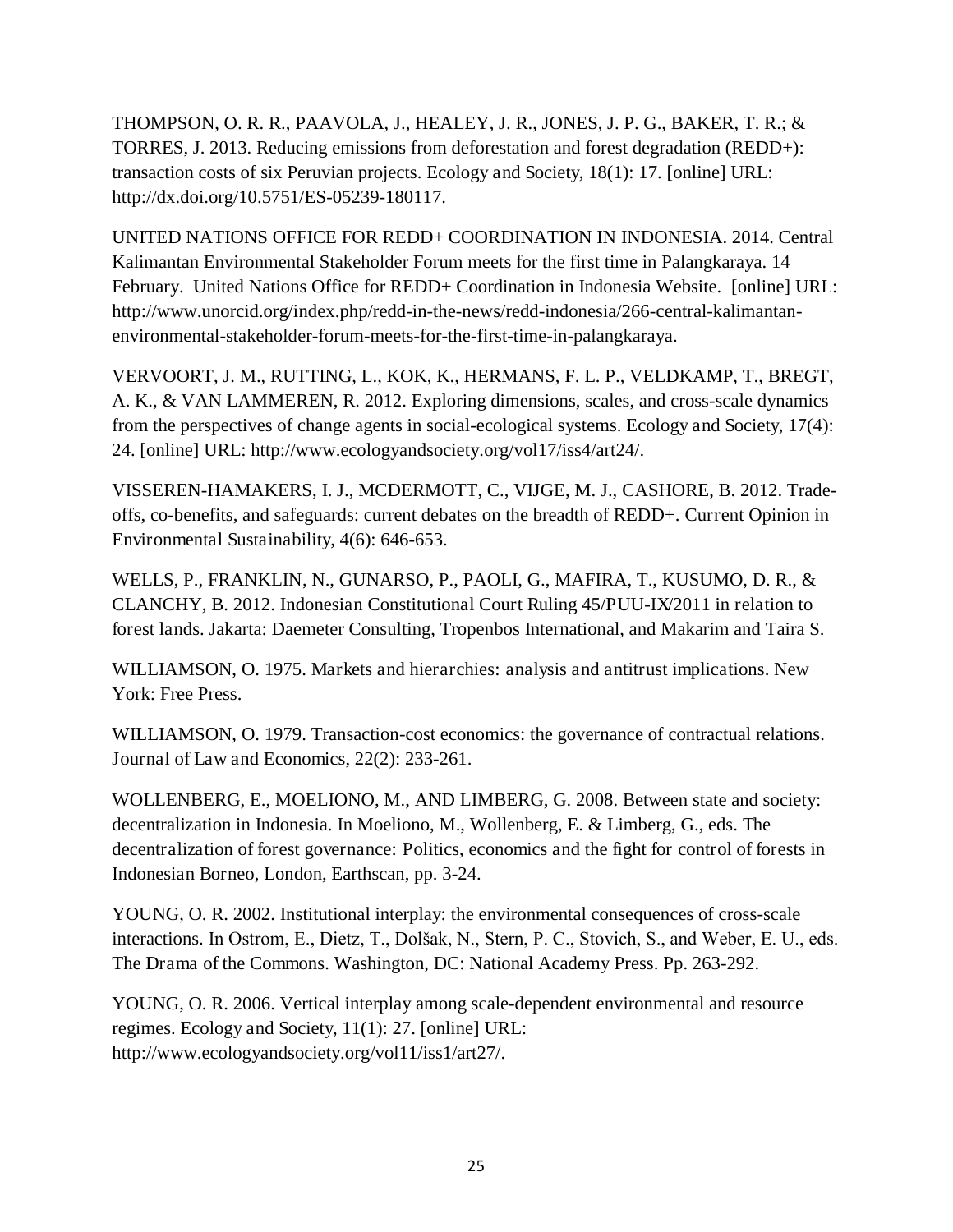Table 1: Exponential random graph model estimates of cross-level collaboration and information-sharing networks.

| <b>Variable</b>               | Info. I    | Info. II    | Col. I     | Col. II    |
|-------------------------------|------------|-------------|------------|------------|
|                               | $-4.66***$ | $-8.58***$  | $-3.58***$ | $-5.86***$ |
| <b>Edges</b>                  | (1.35)     | (1.53)      | (0.925)    | (0.956)    |
| <b>Disagreement</b>           | $-0.341**$ | $-0.420**$  | $-0.0461$  | $-0.0664$  |
|                               | (0.122)    | (0.129)     | (0.0945)   | (0.106)    |
| <b>National Rep. Power</b>    | $0.485***$ | $0.792***$  | $0.436***$ | $0.557***$ |
|                               | (0.116)    | (0.116)     | (0.0907)   | (0.0909)   |
| <b>Provincial Rep. Power</b>  | $0.930***$ | $1.55***$   | $0.821***$ | 1.28***    |
|                               | (0.224)    | (0.234)     | (0.197)    | (0.161)    |
| <b>Prov. REDD+ Activities</b> | 0.262      | 0.357       | $-0.261*$  | $-0.345**$ |
|                               | (0.151)    | (0.182)     | (0.122)    | (0.133)    |
| Nat. REDD+ Activities         | $-0.312**$ | $-0.515***$ | $-0.232*$  | $-0.309**$ |
|                               | (0.109)    | (0.128)     | (0.0932)   | (0.102)    |
| <b>Type Homophily</b>         | $1.31***$  | $1.17***$   | $0.513*$   | $0.495*$   |
|                               | (0.297)    | (0.282)     | (0.384)    | (0.237)    |
| <b>Government Agency</b>      | 0.139      | 0.898       | 0.555      | $1.06*$    |
|                               | (0.611)    | (0.765)     | (0.384)    | (0.467)    |
| <b>Int'l Organization</b>     | 1.49*      | $2.90***$   | 0.657      | 1.16       |
|                               | (0.682)    | (0.850)     | (0.574)    | (0.683)    |
| Nongovernmental Org.          | 0.863      | $2.08**$    | $1.23**$   | 2.11***    |
|                               | (0.636)    | (0.782)     | (0.431)    | (0.492)    |
| <b>Private Sector</b>         | 1.79**     | 3.29***     | 0.977*     | $1.60**$   |
|                               | (0.652)    | (0.804)     | (0.431)    | (0.528)    |
| <b>Abroad Homophily</b>       | 0.501      | 0.437       | $-0.394$   | $-0.385$   |
|                               | (0.282)    | (0.269)     | (0.300)    | (0.294)    |
| Abroad                        | $0.339*$   | $0.463*$    | $-0.335$   | $-0.404$   |
|                               | (0.875)    | (0.204)     | (0.235)    | (0.254)    |
| Prov. Geo. Degree             | $-1.94*$   |             | $-2.80***$ |            |
|                               | (0.875)    |             | (0.797)    |            |
| Nat. Geo. Degree              | $-0.750$   |             |            |            |
|                               | (1.02)     |             |            |            |
| Prov. Isolates                | 0.0772     |             | $-2.20*$   |            |
|                               | (1.08)     |             | (0.931)    |            |
| <b>Nat. Isolates</b>          | 1.61       |             | $1.55**$   |            |
|                               | (1.00)     |             | (0.488)    |            |
| <b>AIC</b>                    | 472.1      | 489.4       | 675.2      | 686.9      |
| <b>BIC</b>                    | 562.5      | 558.5       | 760.3      | 756.1      |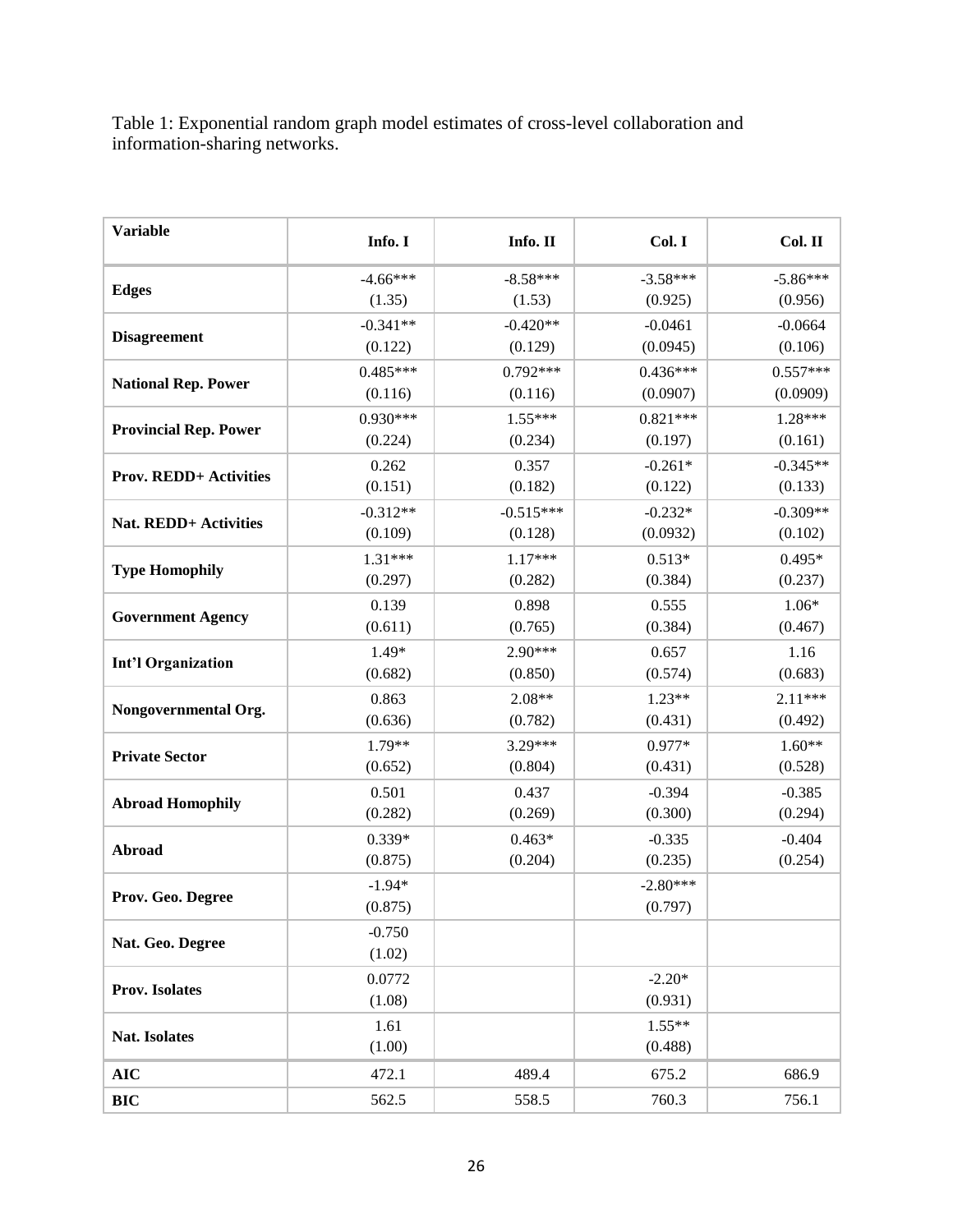Table 2: Goodness of fit indicators for estimated models for degree and minimum geodesic distance. Entries indicate values of each measure for which the observed network is significantly different from the simulated networks at the 0.05 level. Observed values and sim- ulated means in parentheses. Goodness of fit was also checked with edgewise shared partners, but there were not statistically significant differences between the observed and the simulated networks on this measure.

| <b>Model</b> | <b>Degree</b>              | <b>Minimum Geodesic Distance</b> |
|--------------|----------------------------|----------------------------------|
| Col. I       | 15 (Obs: 1; Mean: 0)       | 5 (Obs: 302; Mean: 180.17)       |
|              |                            | 6 (Obs: 4; Mean: 36.37)          |
| Col. II      | 15 (Obs: 1; Mean: 0)       | 4 (Obs: 353; Mean: 614.86)       |
| Info. I      |                            | 6 (Obs: 70; Mean: 15.21)         |
| Info. II     | $0$ (Obs: 25; Mean: 17.51) | 5 (Obs: 315; Mean: 183.03)       |
|              | 1 (Obs: 6; Mean: 13.47)    |                                  |
|              | 5 (Obs: 5; Mean: 1.61)     |                                  |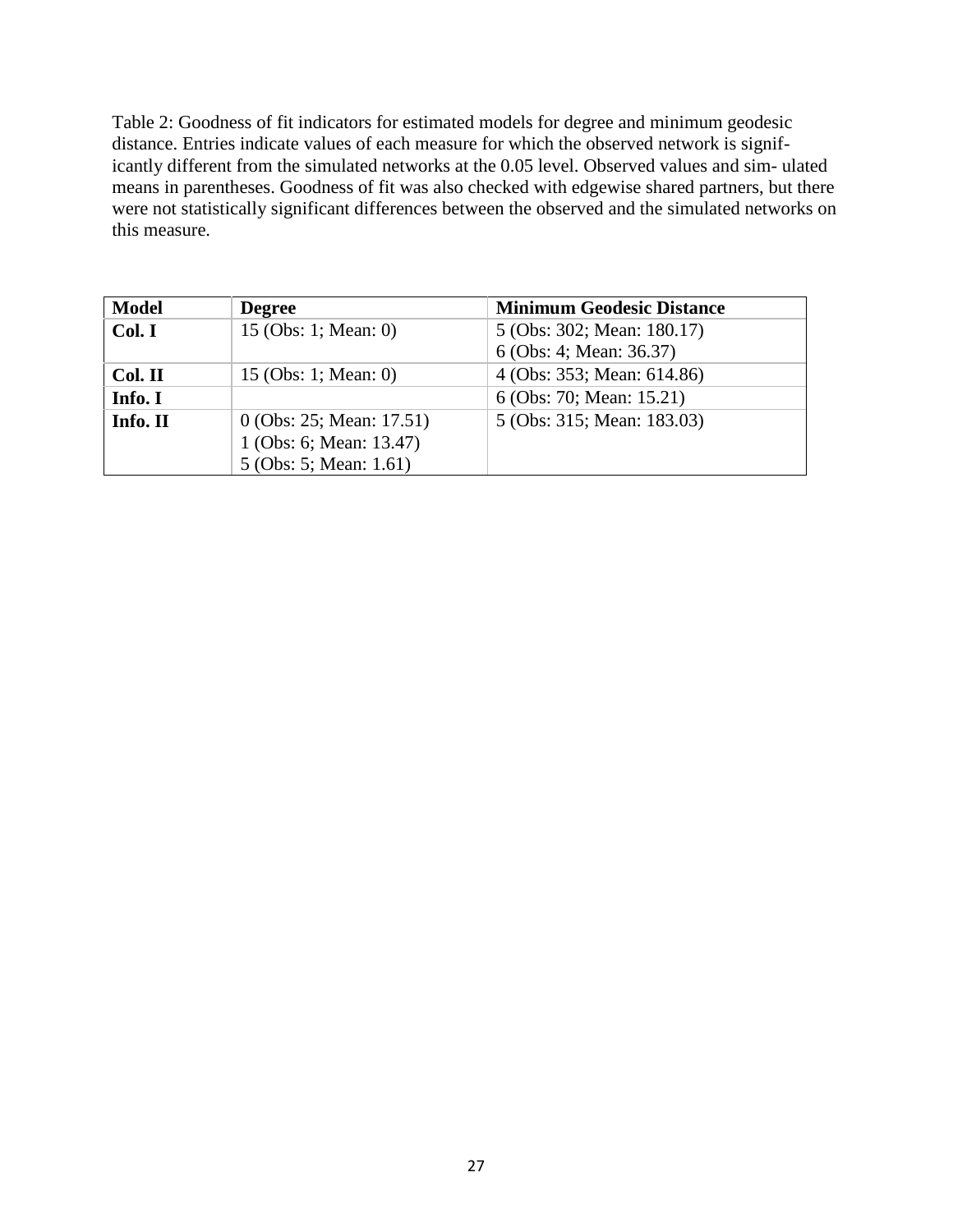Fig. 1. Collaboration and information-sharing networks, organizations sized by degree, organization types by shape, and governance level by color. Organizations based outside Indonesia denoted by vertical gray bar. Visualized using ggplot2 (Wickham, 2009) in R 3.0.1 (R Development Core Team, 2013). Organizations are in the same position in both network graphics.

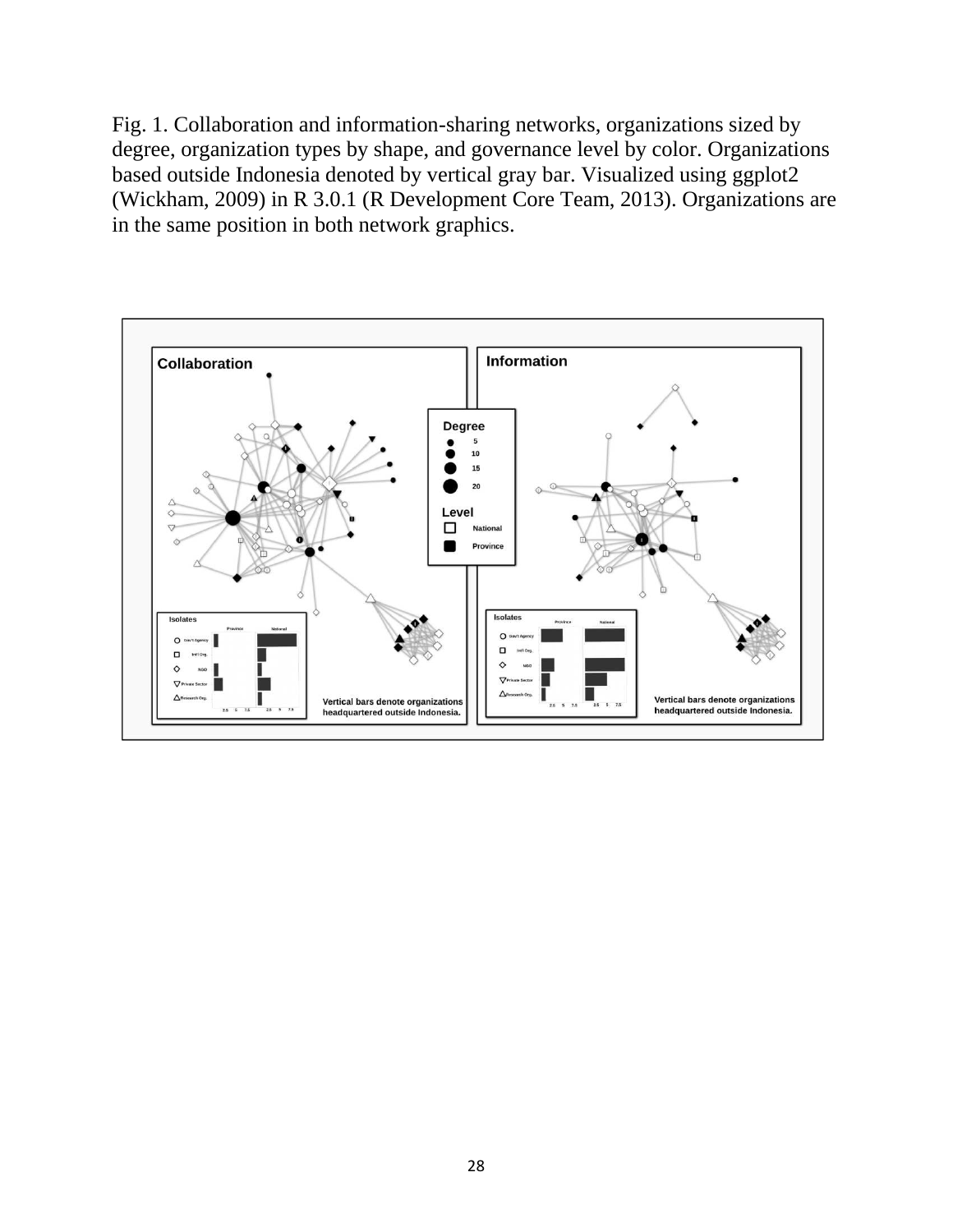### **Appendix 1: Survey Items Utilized**

### **Network Items**

### Question N 1:

Please indicate those organizations that stand out as **especially influential** on domestic REDD policies by putting a tick after the organizations' names.

#### Question N 2:

Please indicate those organizations with which [\_\_\_\_\_\_\_\_\_\_\_\_] **regularly or routinely discusses and exchanges information about** national REDD policy matters?

#### Question N 3:

With which other policy actors does [\_\_\_\_\_\_\_\_\_\_\_\_] **regularly collaborate** concerning REDD related issues and politics?

#### Question N 3A (Provincial Only):

With which other policy actors does [\_\_\_\_\_\_\_\_\_\_\_\_] **regularly collaborate** concerning national REDD related issues and politics?

#### Question N 3B (Provincial):

With which other policy actors does [\_\_\_\_\_\_\_\_\_\_\_\_] **regularly collaborate** concerning provincial REDD related issues and politics?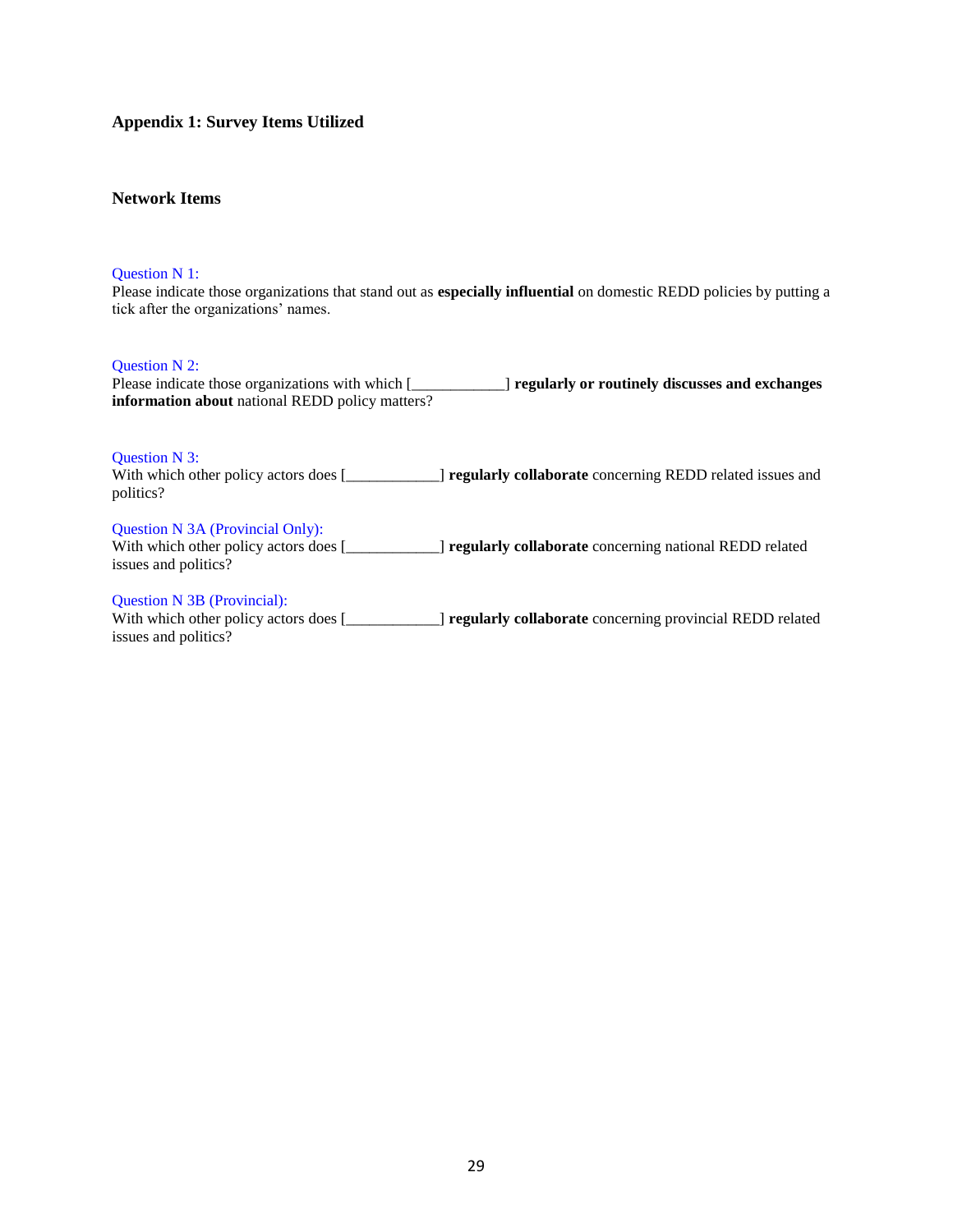| ORGANIZATIONAL OPINION ITEMS                                                                                                                                                    |                            |                                                             |                     |                               |                |                                                                |
|---------------------------------------------------------------------------------------------------------------------------------------------------------------------------------|----------------------------|-------------------------------------------------------------|---------------------|-------------------------------|----------------|----------------------------------------------------------------|
|                                                                                                                                                                                 | Not known / nc<br>response | $\begin{array}{c} \rm Strongly \\ \rm disagree \end{array}$ | Disagree            | Neither agree<br>nor disagree | Agree          | $\begin{array}{c} \text{Strongly} \\ \text{agree} \end{array}$ |
| <b>REDD:</b> International issues:                                                                                                                                              |                            |                                                             |                     |                               |                |                                                                |
| 1. REDD is an effective option for reducing green house gas emissions                                                                                                           | $\overline{0}$             | 1                                                           | 2                   | 3                             | 4              | 5                                                              |
| globally<br>REDD is a financially affordable way to mitigate climate change                                                                                                     |                            |                                                             |                     |                               |                | 5                                                              |
| 3. REDD will assure fairness in the international distribution of<br>environmental costs and benefits                                                                           | $\theta$<br>$\overline{0}$ | 1<br>$\mathbf{1}$                                           | 2<br>$\overline{2}$ | 3<br>3                        | 4<br>4         | 5                                                              |
| REDD schemes should only be financed through funds<br>4.                                                                                                                        | $\boldsymbol{0}$           | $\mathbf{1}$                                                | $\overline{2}$      | 3                             | 4              | 5                                                              |
| 5. In the long-run REDD should be included in schemes to offset credits in<br>compliance carbon markets                                                                         | $\boldsymbol{0}$           | $\mathbf{1}$                                                | $\overline{2}$      | 3                             | 4              | 5                                                              |
| 6. In the post-Kyoto regime the definition of forest should exclude<br>monocultures                                                                                             | $\boldsymbol{0}$           | $\mathbf{1}$                                                | $\overline{2}$      | 3                             | 4              | 5                                                              |
| <b>REDD:</b> General national issues:                                                                                                                                           |                            |                                                             |                     |                               |                |                                                                |
| All REDD accounting and payments should go through the national<br>7.<br>governments                                                                                            | $\boldsymbol{0}$           | $\mathbf{1}$                                                | 2                   | 3                             | 4              | 5                                                              |
| 8. REDD benefits should reward large-scale industries for reducing forest<br>emissions                                                                                          | $\mathbf{0}$               | $\mathbf{1}$                                                | 2                   | 3                             | 4              | 5                                                              |
| 9. REDD should mainly reward local people for emission reduction activities                                                                                                     | $\boldsymbol{0}$           | $\mathbf{1}$                                                | $\overline{2}$      | 3                             | 4              | 5                                                              |
| 10. REDD schemes will exacerbate conflicts on forest land and forest resources                                                                                                  | $\overline{0}$             | $\mathbf{1}$                                                | $\overline{2}$      | 3                             | 4              | 5                                                              |
| <b>REDD Co-Benefits:</b>                                                                                                                                                        |                            |                                                             |                     |                               |                |                                                                |
| 11. All REDD schemes aimed at reducing $CO2$ emissions should also all<br>require the realization of other key benefits as poverty reduction and<br>maintenance of biodiversity | $\overline{0}$             | $\mathbf 1$                                                 | $\overline{2}$      | 3                             | 4              | 5                                                              |
| 12. Improved recognition of local tenure rights is a pre-condition for effective<br>and equitable implementation of REDD schemes                                                | $\mathbf{0}$               | 1                                                           | 2                   | 3                             | 4              | 5                                                              |
| 13. REDD schemes developed with the sole objectives to reduce $\overline{CO}^2$ emissions<br>are likely to be in contrast with biodiversity conservation aims.                  | $\boldsymbol{0}$           | 1                                                           | $\overline{2}$      | 3                             | 4              | 5                                                              |
| 14. REDD schemes will be an important resource to reduce poverty                                                                                                                | $\theta$                   | $\mathbf 1$                                                 | $\overline{2}$      | 3                             | 4              | 5                                                              |
| 15. Without involvement of local people in the implementation, REDD<br>projects are unlikely to be effective                                                                    | $\overline{0}$             | $\mathbf{1}$                                                | $\overline{2}$      | 3                             | 4              | 5                                                              |
| <b>Governance of REDD:</b>                                                                                                                                                      |                            |                                                             |                     |                               |                |                                                                |
| 16. REDD schemes will provide incentives and resources to improve forest<br>governance (e.g. illegal logging and rules of law)                                                  | $\overline{0}$             | 1                                                           | 2                   | 3                             | 4              | 5                                                              |
| 17. Strengthened governance is a pre-condition for successful REDD schemes                                                                                                      | $\overline{0}$             | $\mathbf{1}$                                                | 2                   | 3                             | $\overline{4}$ | 5                                                              |
| 18. REDD schemes will further weaken the limited administrative capacity of<br>the state                                                                                        | $\mathbf{0}$               | 1                                                           | $\overline{c}$      | 3                             | 4              | $\sqrt{5}$                                                     |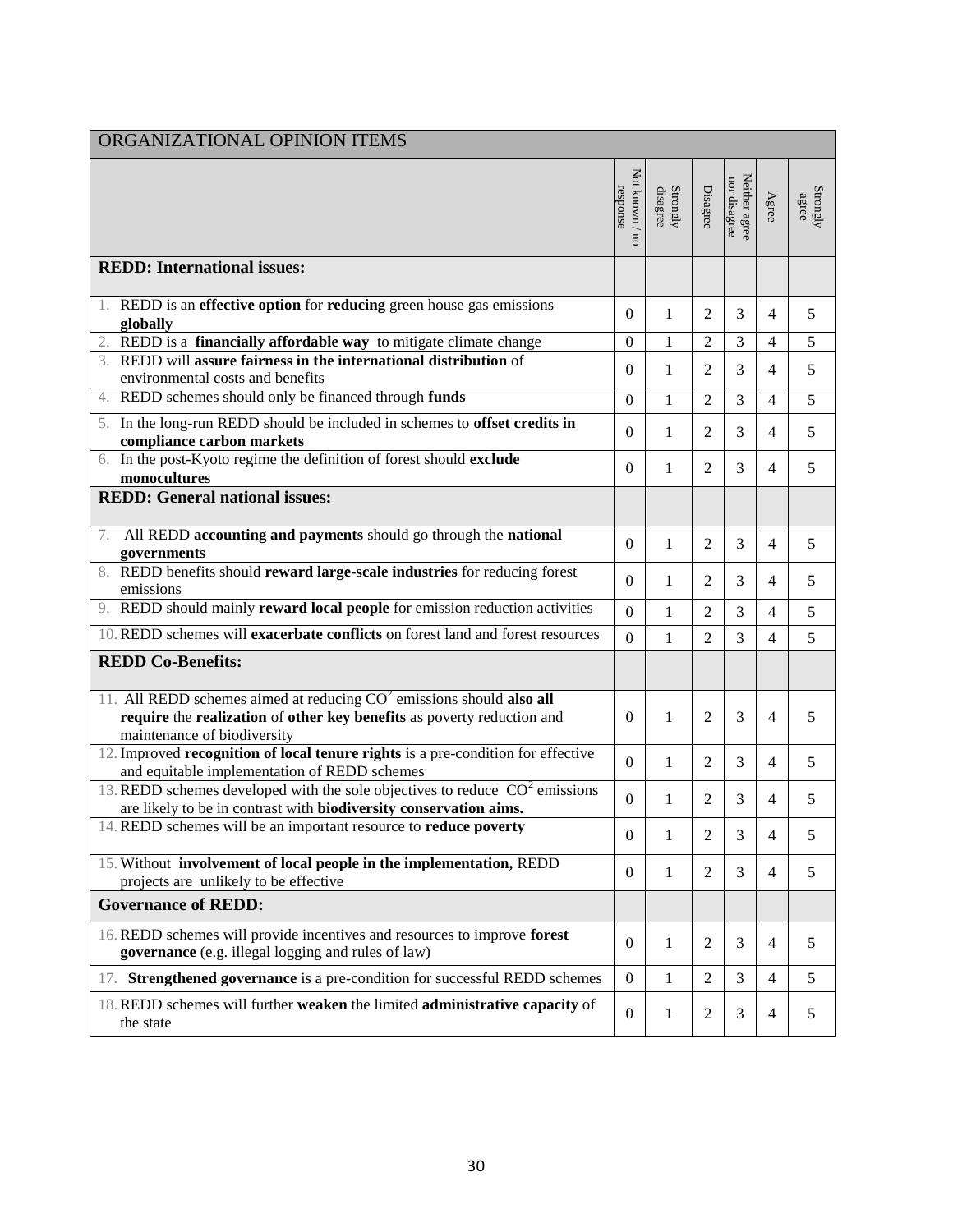|                                                                                                                                                                                                     | Not known /<br>resnonse<br><b>DO</b> | $\begin{array}{c} \text{Strongly} \\ \text{disagree} \end{array}$ | Disagree       | Neither agree<br>nor disaeree | Agree | $\begin{array}{c} \text{Strongly} \\ \text{agree} \end{array}$ |
|-----------------------------------------------------------------------------------------------------------------------------------------------------------------------------------------------------|--------------------------------------|-------------------------------------------------------------------|----------------|-------------------------------|-------|----------------------------------------------------------------|
| One of the main challenges for an effective REDD national strategy<br>is                                                                                                                            |                                      |                                                                   |                |                               |       |                                                                |
| 19.  lack of knowledge and awareness on REDD by relevant stakeholders                                                                                                                               | $\overline{0}$                       | 1                                                                 | 2              | 3                             | 4     | 5                                                              |
| 20.  achieving effective coordination between state agencies, the private<br>sector, and civil society                                                                                              | $\Omega$                             | 1                                                                 | $\overline{2}$ | 3                             | 4     | 5                                                              |
| 21.  the lack of technical expertise for monitoring carbon emissions and<br>sequestration                                                                                                           | $\theta$                             | 1                                                                 | 2              | 3                             | 4     | 5                                                              |
| 22.  the delay in the clarification of <b>tenure rights</b>                                                                                                                                         | $\theta$                             | 1                                                                 | $\overline{2}$ | 3                             | 4     | 5                                                              |
| 23.  contradictions between forest and agriculture and other sectoral laws<br>and regulations                                                                                                       | $\overline{0}$                       | 1                                                                 | 2              | 3                             | 4     | 5                                                              |
| 24.  social conflict and local resistance                                                                                                                                                           | $\overline{0}$                       | $\mathbf{1}$                                                      | $\overline{2}$ | 3                             | 4     | 5                                                              |
| 25.  effectively addressing main drivers of deforestation without<br>compromising development objectives                                                                                            | $\Omega$                             | 1                                                                 | 2              | 3                             | 4     | 5                                                              |
| 26.  achieving broad consensus on changes in existing land use plans                                                                                                                                | $\Omega$                             | 1                                                                 | $\overline{2}$ | 3                             | 4     | 5                                                              |
| 27.  low capacity to enforce the laws and regulations                                                                                                                                               | $\mathbf{0}$                         | 1                                                                 | 2              | 3                             | 4     | 5                                                              |
| 28.  negotiating with powerful special interests behind the main drivers of<br>deforestation                                                                                                        | $\Omega$                             | 1                                                                 | 2              | 3                             | 4     | 5                                                              |
| <b>REDD</b> and Science:                                                                                                                                                                            |                                      |                                                                   |                |                               |       |                                                                |
| 29. Scientific experts are the best and final authority on REDD                                                                                                                                     | 0                                    | 1                                                                 | 2              | 3                             | 4     | 5                                                              |
| 30. Scientific experts dominate the national REDD policy discussion, at the<br>expense of other relevant interests (e.g. business and civil society<br>organizations)                               |                                      | 1                                                                 | $\overline{2}$ | 3                             | 4     | 5                                                              |
| <b>Technical REDD Aspects:</b>                                                                                                                                                                      |                                      |                                                                   |                |                               |       |                                                                |
| 31. REDD schemes are also likely to help countries to cope or adapt to the<br>consequences of climate change                                                                                        |                                      | 1                                                                 | 2              | 3                             | 4     | 5                                                              |
| 32. REDD schemes should always require permission from local forest<br>resource users in the form of Free Prior and Informed Consent                                                                | $\theta$                             | 1                                                                 | $\overline{2}$ | 3                             | 4     | 5                                                              |
| 33. Forest conservation schemes, sustainable forest management and<br>enhancement of forest carbon stocks should all be eligible for REDD<br>rewards                                                |                                      | 1                                                                 | 2              | 3                             | 4     | 5                                                              |
| 34. REDD mechanisms are unlikely to be effective in reducing national level<br>emissions because of difficulties in controlling leakage and in assuring<br>additionality and permanence in practice | $\theta$                             | 1                                                                 | $\overline{2}$ | 3                             | 4     | 5                                                              |
| 35. A national approach (for reference levels, MRV, rewards etc.) is<br>necessary to ensure effectiveness of REDD schemes (as compared to<br>project-based approach)                                | $\theta$                             | 1                                                                 | 2              | 3                             | 4     | 5                                                              |